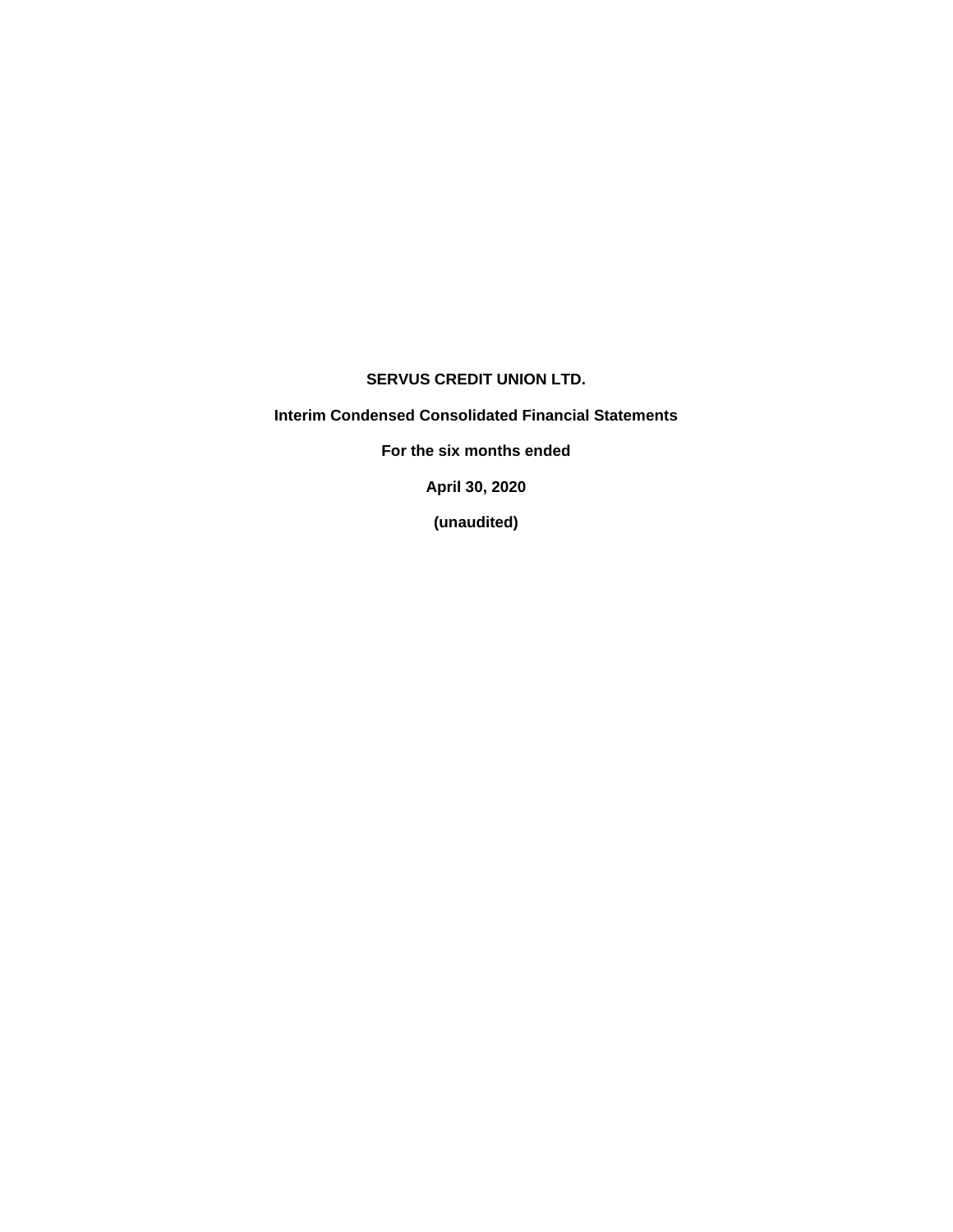# **SERVUS CREDIT UNION LTD. Interim Condensed Consolidated Financial Statements** (unaudited)

| Notes to the Interim Condensed Consolidated Financial Statements |  |
|------------------------------------------------------------------|--|
|                                                                  |  |
|                                                                  |  |
|                                                                  |  |
|                                                                  |  |
|                                                                  |  |
|                                                                  |  |
|                                                                  |  |
|                                                                  |  |
|                                                                  |  |
|                                                                  |  |
|                                                                  |  |
|                                                                  |  |
|                                                                  |  |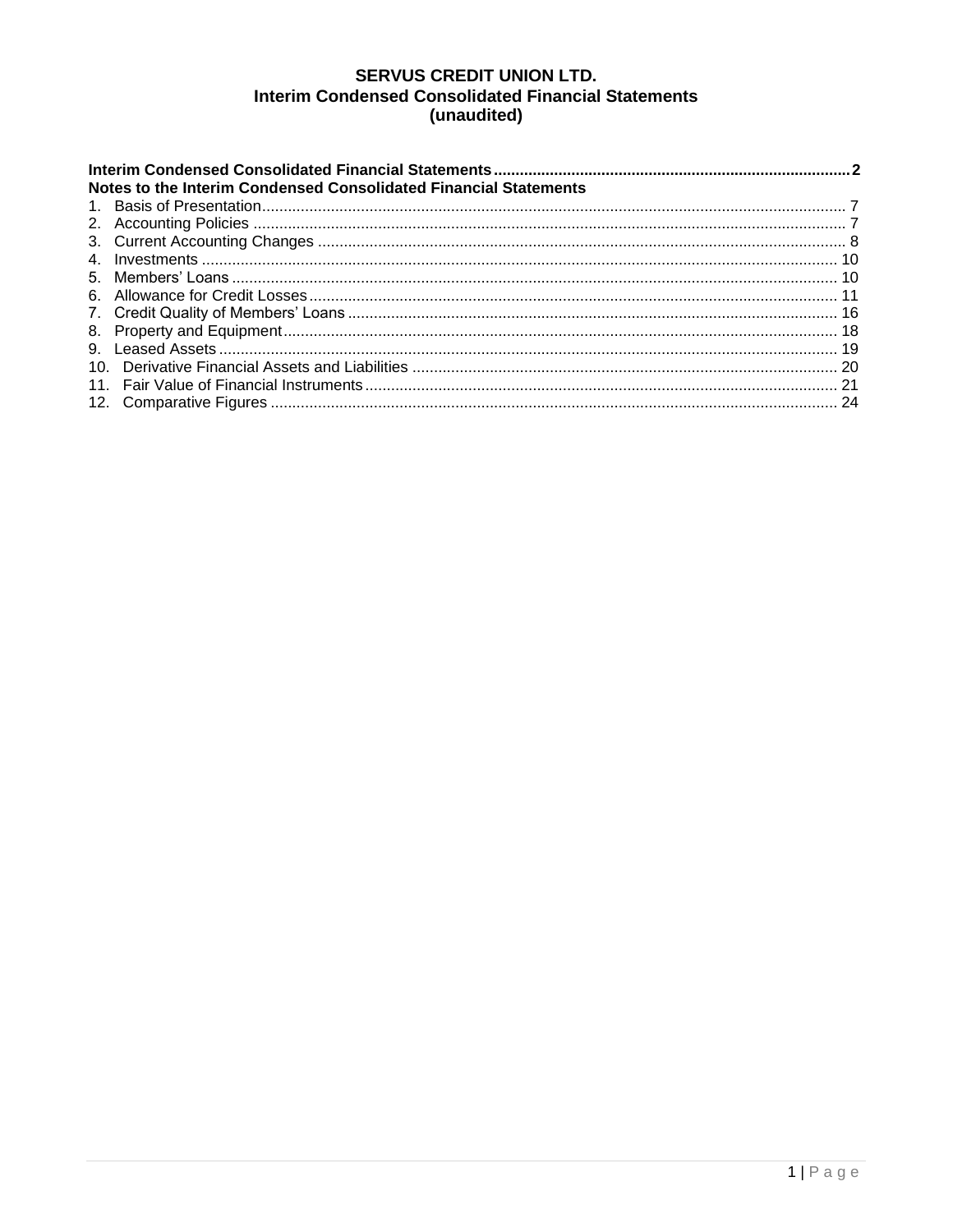# **SERVUS CREDIT UNION LTD. Interim Condensed Consolidated Statement of Financial Position (Canadian \$ thousands) (unaudited)**

|                                                    | <b>Notes</b>            | April 30<br>2020 | October 31<br>2019 |
|----------------------------------------------------|-------------------------|------------------|--------------------|
|                                                    |                         |                  |                    |
| <b>Assets</b>                                      |                         | \$               | \$                 |
| Cash and cash equivalents                          |                         | 93,819           | 107,760            |
| Investments<br>Members' loans                      | $\overline{\mathbf{4}}$ | 1,543,243        | 1,198,908          |
|                                                    | 5                       | 14,688,054       | 14,541,959         |
| Income taxes receivable                            |                         |                  | 7,651              |
| Assets held for sale                               |                         | 10,866           | 12,811             |
| Other assets                                       |                         | 48,452           | 31,600             |
| Property and equipment                             | 8                       | 136,467          | 139,815            |
| Leased assets                                      | 9                       | 55,275           |                    |
| Investment property                                |                         | 4,469            | 4,617              |
| Derivative financial assets                        | 10                      | 13,505           | 8,239              |
| Investment in associate                            |                         | 193,190          | 193,795            |
| Intangible assets                                  |                         | 59,563           | 60,430             |
| <b>Total assets</b>                                |                         | 16,846,903       | 16,307,585         |
|                                                    |                         |                  |                    |
| Liabilities                                        |                         |                  |                    |
| <b>Borrowings</b>                                  |                         | 200,000          | 200,000            |
| Securitization liabilities                         |                         | 1,296,624        | 1,144,015          |
| Members' deposits                                  |                         | 13,471,778       | 13, 131, 397       |
| Trade payables and other liabilities               |                         | 160,494          | 194,424            |
| Lease liabilities                                  |                         | 59,401           | 639                |
| Income taxes payable                               |                         | 2,242            | 124                |
| Allowance for off balance sheet credit instruments | 5,6                     | 8,754            | 6,064              |
| Derivative financial liabilities                   | 10                      | 3,354            | 8,893              |
| Investment shares                                  |                         | 435              | 418                |
| Defined benefit plans                              |                         | 7,578            | 7,555              |
| Deferred income tax liabilities                    |                         | 12,188           | 11,742             |
| <b>Total liabilities</b>                           |                         | 15,222,848       | 14,705,271         |
|                                                    |                         |                  |                    |
| <b>Equity</b>                                      |                         |                  |                    |
| Share capital                                      |                         | 664,214          | 681,848            |
| Retained earnings                                  |                         | 948,193          | 909,369            |
| Accumulated other comprehensive income             |                         | 11,648           | 11,097             |
| <b>Total equity</b>                                |                         | 1,624,055        | 1,602,314          |
| <b>Total liabilities and equity</b>                |                         | \$<br>16,846,903 | \$<br>16,307,585   |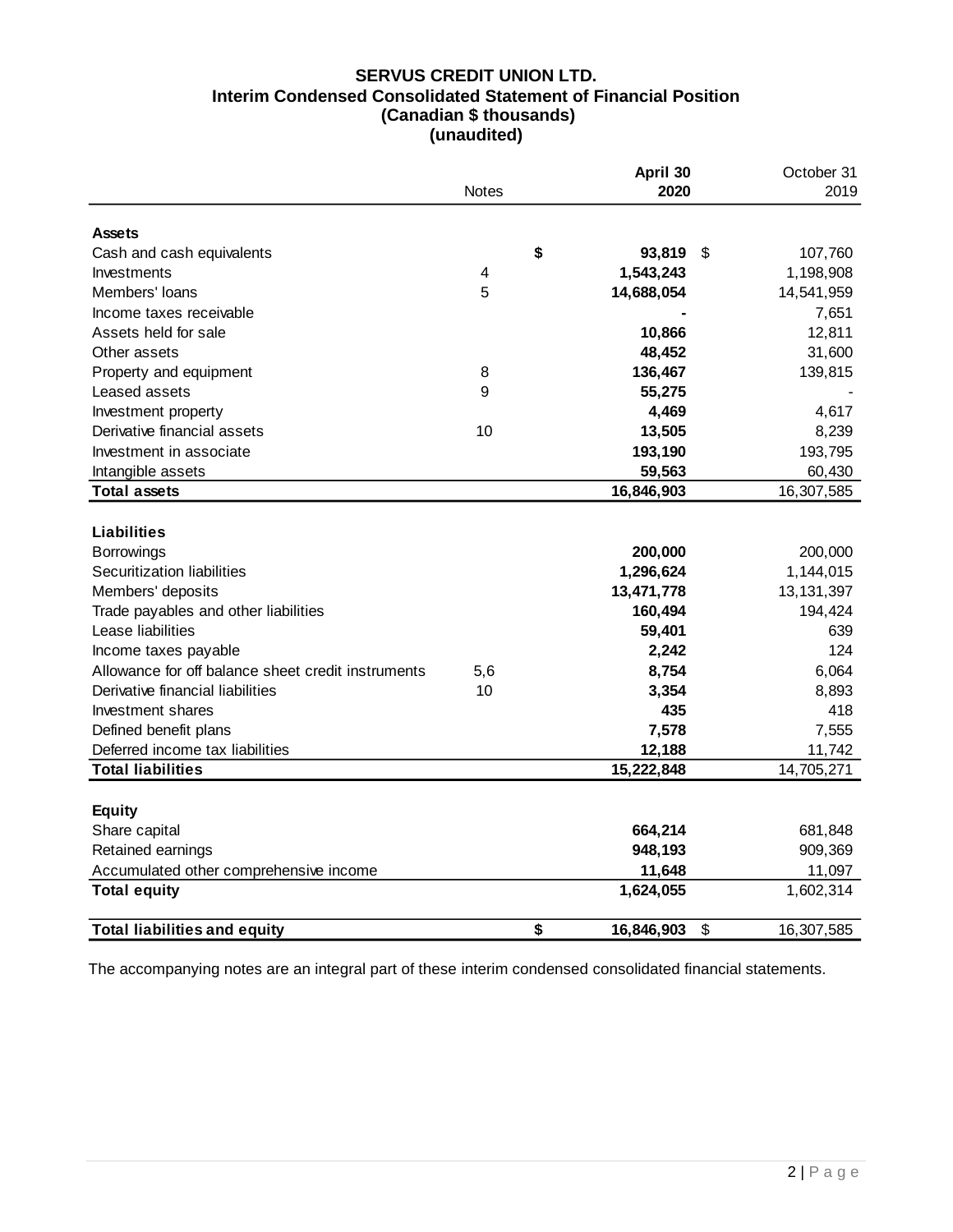# **SERVUS CREDIT UNION LTD. Interim Condensed Consolidated Statement of Income (Canadian \$ thousands) (unaudited)**

|                                      |              | Three months | Three months | Six months   | Six months   |
|--------------------------------------|--------------|--------------|--------------|--------------|--------------|
|                                      |              | ended        | ended        | ended        | ended        |
|                                      |              | April 30     | April 30     | April 30     | April 30     |
|                                      | <b>Notes</b> | 2020         | 2019         | 2020         | 2019         |
| Interest income                      |              |              |              |              |              |
| Members' loans                       | \$           | 140,724 \$   | 143,663 \$   | 290,964 \$   | 291,317      |
| Investments                          |              | 14,899       | 7,077        | 20,161       | 16,507       |
| <b>Total interest income</b>         |              | 155,623      | 150,740      | 311,125      | 307,824      |
| Interest expense                     |              |              |              |              |              |
| Members' deposits                    |              | 41,490       | 44,631       | 88,412       | 89,679       |
| Other interest expense               |              | 8,249        | 8,843        | 15,905       | 17,768       |
| <b>Total interest expense</b>        |              | 49,739       | 53,474       | 104,317      | 107,447      |
| Net interest income                  |              | 105,884      | 97,266       | 206,808      | 200,377      |
| Other income                         |              | 29,931       | 28,552       | 60,584       | 58,260       |
| Share of profits from associate      |              | 2,292        | 3,417        | 3,588        | 4,239        |
| Net interest income and other income |              | 138,107      | 129,235      | 270,980      | 262,876      |
| Provision for credit losses          | 6            | 19,922       | 840          | 26,621       | 5,381        |
| Net interest income after            |              |              |              |              |              |
| provision for credit losses          |              | 118,185      | 128,395      | 244,359      | 257,495      |
| <b>Operating expenses</b>            |              |              |              |              |              |
| Personnel                            |              | 53,691       | 52,459       | 104,425      | 101,321      |
| General                              |              | 21,202       | 20,772       | 40,805       | 38,656       |
| Occupancy <sup>(1)</sup>             |              | 4,420        | 5,389        | 8,604        | 10,651       |
| Member security                      |              | 2,356        | 3,545        | 4,692        | 7,120        |
| Depreciation <sup>(2)</sup>          |              | 4,337        | 3,043        | 8,792        | 6,154        |
| Organization                         |              | 1,456        | 851          | 2,911        | 2,214        |
| Impairment of assets                 |              | 132          | 194          | 522          | 246          |
| Amortization                         |              | 2,783        | 2,576        | 5,560        | 5,142        |
| <b>Total operating expenses</b>      |              | 90.377       | 88,829       | 176,311      | 171,504      |
| Income before patronage allocation   |              |              |              |              |              |
| to members and income taxes          |              | 27,808       | 39,566       | 68,048       | 85,991       |
|                                      |              |              |              |              |              |
| Patronage allocation to members      |              | 8,452        | 8,455        | 16,792       | 16,838       |
| Income before income taxes           |              | 19,356       | 31,111       | 51,256       | 69,153       |
| Income taxes                         |              | 4,404        | 8,421        | 12,432       | 18,706       |
| Net income                           | \$           | 14,952       | \$<br>22,690 | \$<br>38,824 | \$<br>50,447 |

*(1) Lease interest expense is included in occupancy*

*(2) Leased asset depreciation is included in depreciation*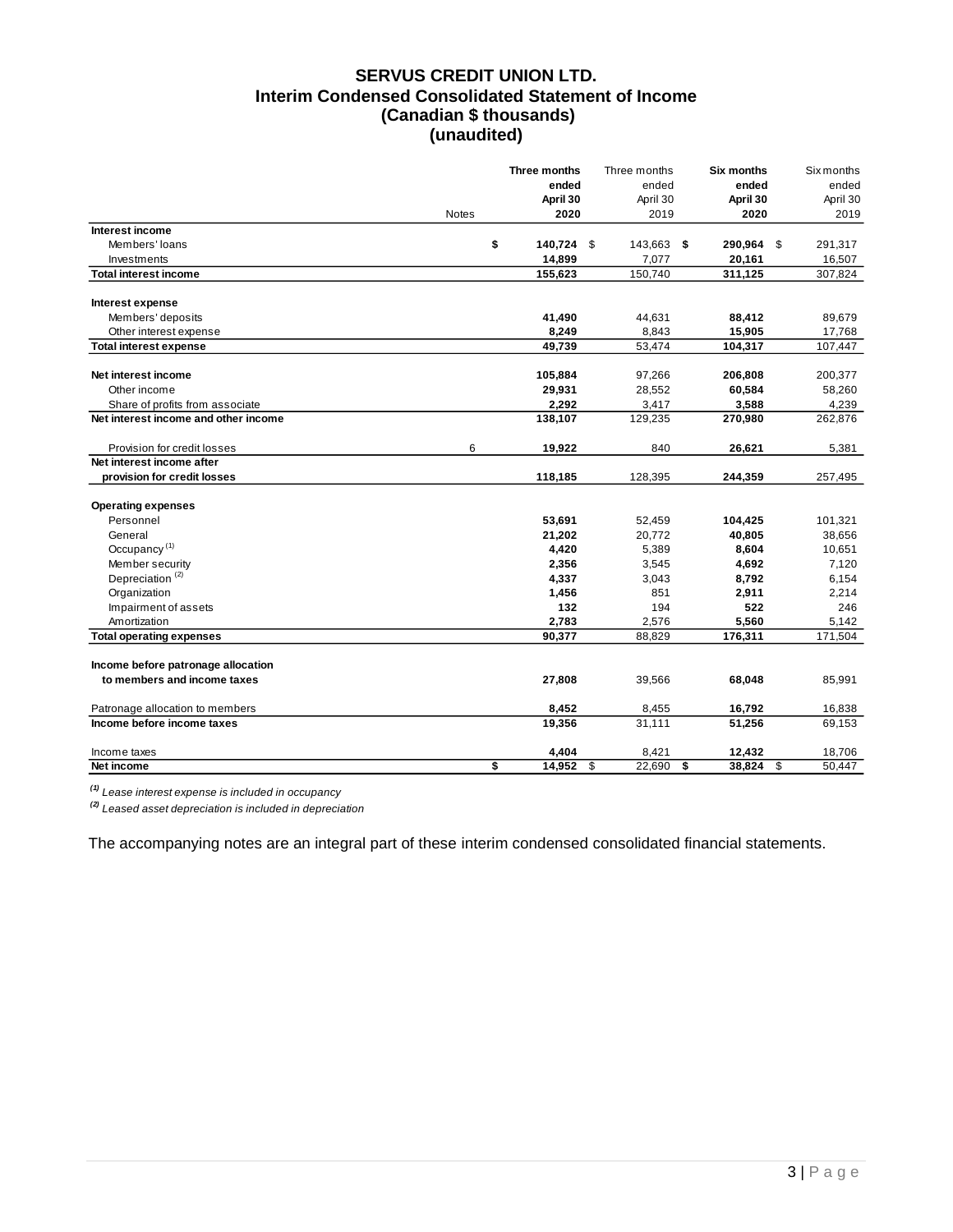## **SERVUS CREDIT UNION LTD. Interim Condensed Consolidated Statement of Comprehensive Income (Canadian \$ thousands) (unaudited)**

|                                                                                                                                    | Three months<br>ended<br>April 30 | Three months<br>ended<br>April 30 |      | Six months<br>ended<br>April 30 | <b>Six months</b><br>ended<br>April 30 |
|------------------------------------------------------------------------------------------------------------------------------------|-----------------------------------|-----------------------------------|------|---------------------------------|----------------------------------------|
| <b>Notes</b>                                                                                                                       | 2020                              | 2019                              |      | 2020                            | 2019                                   |
| Net income                                                                                                                         | \$<br>14,952 \$                   | 22,690 \$                         |      | 38,824<br>\$                    | 50,447                                 |
| Other comprehensive income for the year, net of tax:                                                                               |                                   |                                   |      |                                 |                                        |
| Items that may be reclassified subsequently to profit or loss:                                                                     |                                   |                                   |      |                                 |                                        |
| Unrealized gain and reclassification adjustments on fair value through<br>other comprehensive income securities (1)                |                                   |                                   |      |                                 | 1,756                                  |
| Reclassification of net gains to net income <sup>(2)</sup>                                                                         |                                   |                                   |      |                                 | (114)                                  |
| Share of other comprehensive (loss) income from associate<br>Actuarial (loss) gain on defined benefit pension plans <sup>(3)</sup> |                                   |                                   |      | (278)                           | 92                                     |
| Items that will not be reclassified to profit or loss:                                                                             |                                   |                                   |      |                                 |                                        |
|                                                                                                                                    |                                   |                                   |      |                                 |                                        |
| Share of other comprehensive income from associate                                                                                 |                                   |                                   |      |                                 |                                        |
| Unrealized gain and reclassification adjustments on fair value through<br>other comprehensive income securities (4)                | 1.072                             | 830                               |      | 829                             | 2,058                                  |
| Total other comprehensive income                                                                                                   | \$<br>$1,072$ \$                  | 830                               | -\$  | 551<br>\$                       | 3,792                                  |
| Total comprehensive income                                                                                                         | \$<br>$16,024$ \$                 | 23,520                            | - \$ | 39,375<br>\$                    | 54,239                                 |
| Total comprehensive income                                                                                                         |                                   |                                   |      |                                 |                                        |
| Comprehensive income attributable to members                                                                                       | 16,024                            | 23,512                            |      | 39,375                          | 54,212                                 |
| Comprehensive income attributable to non-controlling interest                                                                      |                                   | 8                                 |      |                                 | 27                                     |
| Total comprehensive income                                                                                                         | \$<br>$16.024$ \$                 | 23,520                            | - \$ | 39.375<br><b>S</b>              | 54.239                                 |

*(1) Net of income tax expense for the six months ended April 30th of \$0, 2019 - \$649*

*(2) Net of income tax expense transferred for the six months ended April 30th of \$0, 2019 - \$42*

*(3) Net of income tax (recovery) expense for the six months ended April 30th of \$(83), 2019 - \$34*

*(4) Net of income tax expense for the three months ended April 30th of \$320, 2019 - \$307, for the six months ended April 30th \$247, 2019 - \$761*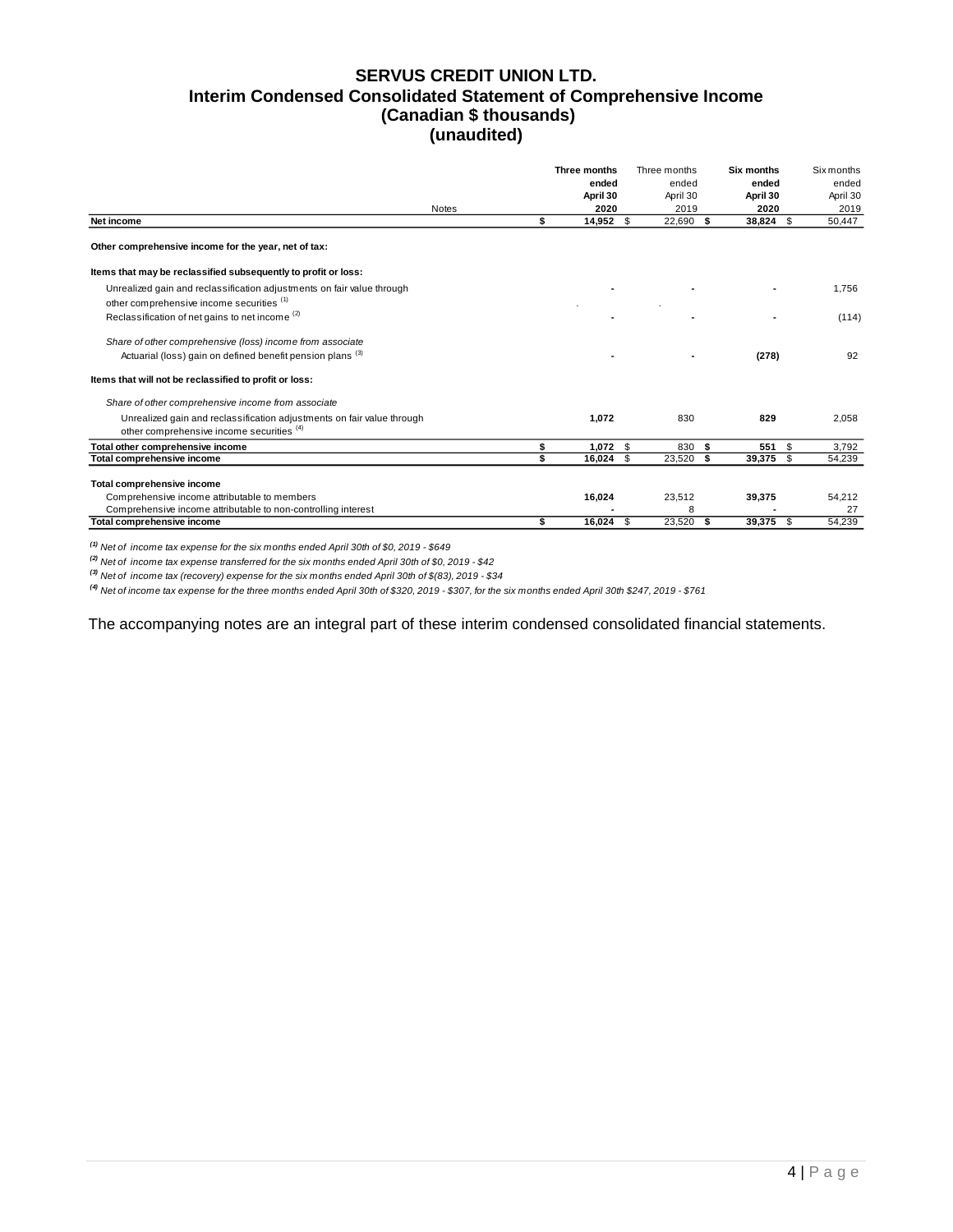### **SERVUS CREDIT UNION LTD. Interim Condensed Consolidated Statement of Changes in Equity (Canadian \$ thousands) (unaudited)**

|                                                    |              |           |                |      |          | Accumulated   |             |                |
|----------------------------------------------------|--------------|-----------|----------------|------|----------|---------------|-------------|----------------|
|                                                    |              |           |                |      |          | Other         | Non-        |                |
|                                                    |              | Common    | Investment     |      | Retained | Comprehensive | controlling | Total          |
|                                                    | <b>Notes</b> | Shares    | Shares         |      | Earnings | Income        | Interest    | Equity         |
| Balance at October 31, 2018 as previously reported | \$.          | 550.767   | 119.508<br>\$. | - \$ | 833.009  | 7,217<br>-\$  | 974<br>- \$ | S<br>1.511.475 |
| Impact of adoption of IFRS 9                       |              |           |                |      | (6.134)  |               |             | (6, 134)       |
| Balance at November 1, 2018                        |              | 550.767   | 119.508        |      | 826.875  | 7.217         | 974         | 1,505,341      |
| Changes in equity                                  |              |           |                |      |          |               |             |                |
| Issues of share capital                            |              | 13.757    |                |      |          |               |             | 13.757         |
| Redemption of share capital                        |              | (25, 359) | (3,033)        |      |          |               |             | (28, 392)      |
| Net income                                         |              |           |                |      | 50.420   |               | 27          | 50.447         |
| Fair value adjustment for investments              |              |           |                |      |          | 1.756         |             | 1.756          |
| Transfer from AOCI to P&L on MBS bond sale         |              |           |                |      |          | (114)         |             | (114)          |
| Share of other comprehensive income from associate |              |           |                |      |          | 2.150         |             | 2,150          |
| Balance at April 30, 2019                          |              | 539.165   | \$<br>116.475  | \$   | 877.295  | 11.009<br>\$  | 1.001       | .544.945<br>\$ |

|                                                  |              |               |               |     |                 |      | Accumulated<br>Other          | Non-                    |               |
|--------------------------------------------------|--------------|---------------|---------------|-----|-----------------|------|-------------------------------|-------------------------|---------------|
|                                                  |              | Common        | Investment    |     |                 |      | <b>Retained Comprehensive</b> | controlling             | Total         |
|                                                  | <b>Notes</b> | <b>Shares</b> | <b>Shares</b> |     | <b>Earnings</b> |      | Income                        | Interest <sup>(1)</sup> | <b>Equity</b> |
| Balance at November 1, 2019                      |              | 560.793 \$    | 121.055       | - 5 | 909.369         | - \$ | 11.097 \$                     |                         | 1,602,314     |
| Changes in equity                                |              |               |               |     |                 |      |                               |                         |               |
| Issues of share capital                          |              | 10.976        |               |     |                 |      |                               |                         | 10.976        |
| Redemption of share capital                      |              | (24, 140)     | (4, 470)      |     |                 |      | $\overline{\phantom{a}}$      |                         | (28, 610)     |
| Net income                                       |              |               |               |     | 38.824          |      |                               |                         | 38.824        |
| Share of other comprehensive loss from associate |              |               |               |     |                 |      | 551                           |                         | 551           |
| Balance at April 30, 2020                        |              | 547.629       | 116.585       |     | 948.193         |      | 11.648                        | ъ                       | 1,624,055     |

*(1) The Credit Union's non controlling interest in 1626210 Alberta Ltd. was wound up on October 31, 2019.*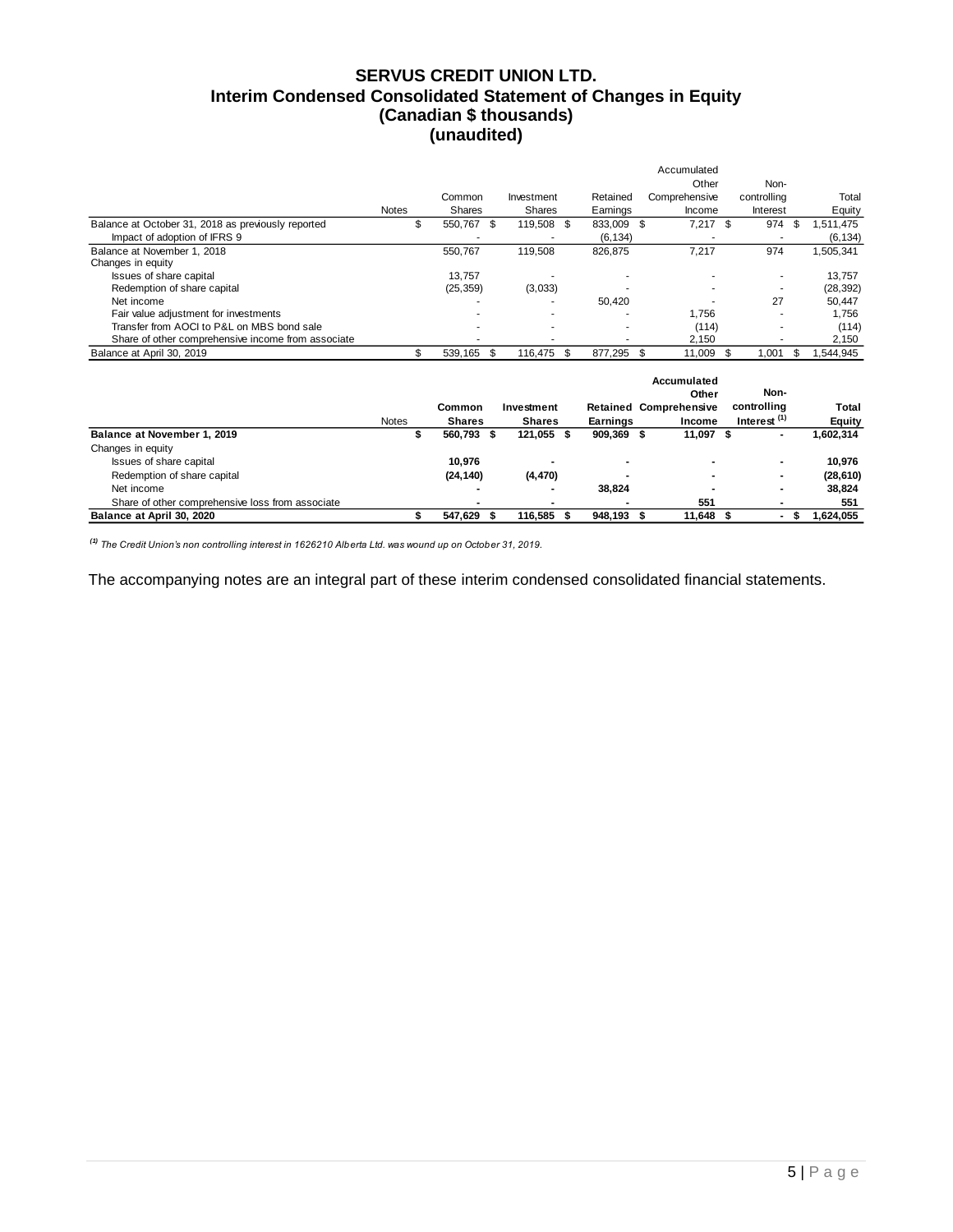# **SERVUS CREDIT UNION LTD. Interim Condensed Consolidated Statement of Cash Flows (Canadian \$ thousands) (unaudited)**

|                                                                 |       | Six months         | Six months     |
|-----------------------------------------------------------------|-------|--------------------|----------------|
|                                                                 |       | ended              | ended          |
|                                                                 |       | April 30           | April 30       |
|                                                                 | Notes | 2020               | 2019           |
|                                                                 |       |                    |                |
| Cash flows from (used in) operating activities<br>Net income    | \$    | 38,824             | \$<br>50,447   |
|                                                                 |       |                    |                |
| Adjustments for non-cash items and others                       |       |                    |                |
| Net interest income                                             |       | (206, 808)         | (200, 377)     |
| Provision for credit losses                                     |       | 26,621             | 5,381          |
| Share of profits from investment in associate                   |       | (3, 588)           | (4,239)        |
| Depreciation and amortization                                   |       | 14,352             | 11,296         |
| Impairment of assets                                            |       | 522                | 246            |
| Loss on leased assets                                           |       | 33                 |                |
| Loss (gain) on assets held for sale                             |       | 31                 | (84)           |
| Loss (gain) on disposal of property and equipment               |       | 64                 | (76)           |
| Loss on disposal of intangible assets                           |       | 120                |                |
| Income taxes                                                    |       | 12,432             | 18,706         |
| Adjustments for net changes in operating assets and liabilities |       |                    |                |
| Change in members' loans                                        |       | (159, 943)         | (193,909)      |
| Change in members' deposits                                     |       | 346,121            | 147,731        |
| Change in assets held for sale                                  |       | (8, 544)           | (11, 463)      |
| Change in derivatives                                           |       | (10, 805)          | (4,748)        |
| Net change in other assets, provisions, and trade               |       |                    |                |
| payables and other liabilities                                  |       | (57, 988)          | (13,039)       |
| Income taxes paid, net                                          |       | (2, 217)           | (12, 244)      |
| Interest received                                               |       | 299,340            | 306,834        |
| Interest paid                                                   |       | (110, 057)         | (98, 147)      |
| Net cash from operating activities                              |       | 178,510            | 2,315          |
| Cash flows from (used in) investing activities                  |       |                    |                |
| Additions to intangible assets                                  |       | (4, 927)           | (2, 775)       |
| Additions to property and equipment, and                        |       |                    |                |
| investment property                                             |       | (4, 369)           | (2,904)        |
| Proceeds on disposal of property and equipment, and             |       |                    |                |
| investment property                                             |       | 92                 | 359            |
| Proceeds on disposal of assets held for sale                    |       | 11,393             | 9,008          |
| Purchase of Alberta Central shares                              |       | (963)              | (3,040)        |
| Distributions from Alberta Central                              |       | 5,872              | 5,160          |
| Investments                                                     |       | (342, 633)         | (101, 432)     |
| Net cash used in investing activities                           |       | (335, 535)         | (95, 624)      |
| Cash flows from (used in) financing activities                  |       |                    |                |
| Term loans and lines of credit                                  |       |                    | 36,212         |
| Advances of securitization liabilities                          |       | 349,179            | 201,211        |
| Repayment of securitization liabilities                         |       |                    |                |
| Repayment of principal portion of lease liabilities             |       | (185, 885)         | (172, 539)     |
| Shares issued                                                   |       | (2, 576)<br>10,976 | (94)<br>13,757 |
| Shares redeemed                                                 |       | (28, 610)          | (28, 392)      |
| Net cash from financing activities                              |       | 143,084            | 50,155         |
|                                                                 |       |                    |                |
| Decrease in cash and cash equivalents                           |       | (13, 941)          | (43, 154)      |
| Cash and cash equivalents, beginning of period                  |       | 107,760            | 123,612        |
| Cash and cash equivalents, end of period                        | \$    | 93,819             | \$<br>80,458   |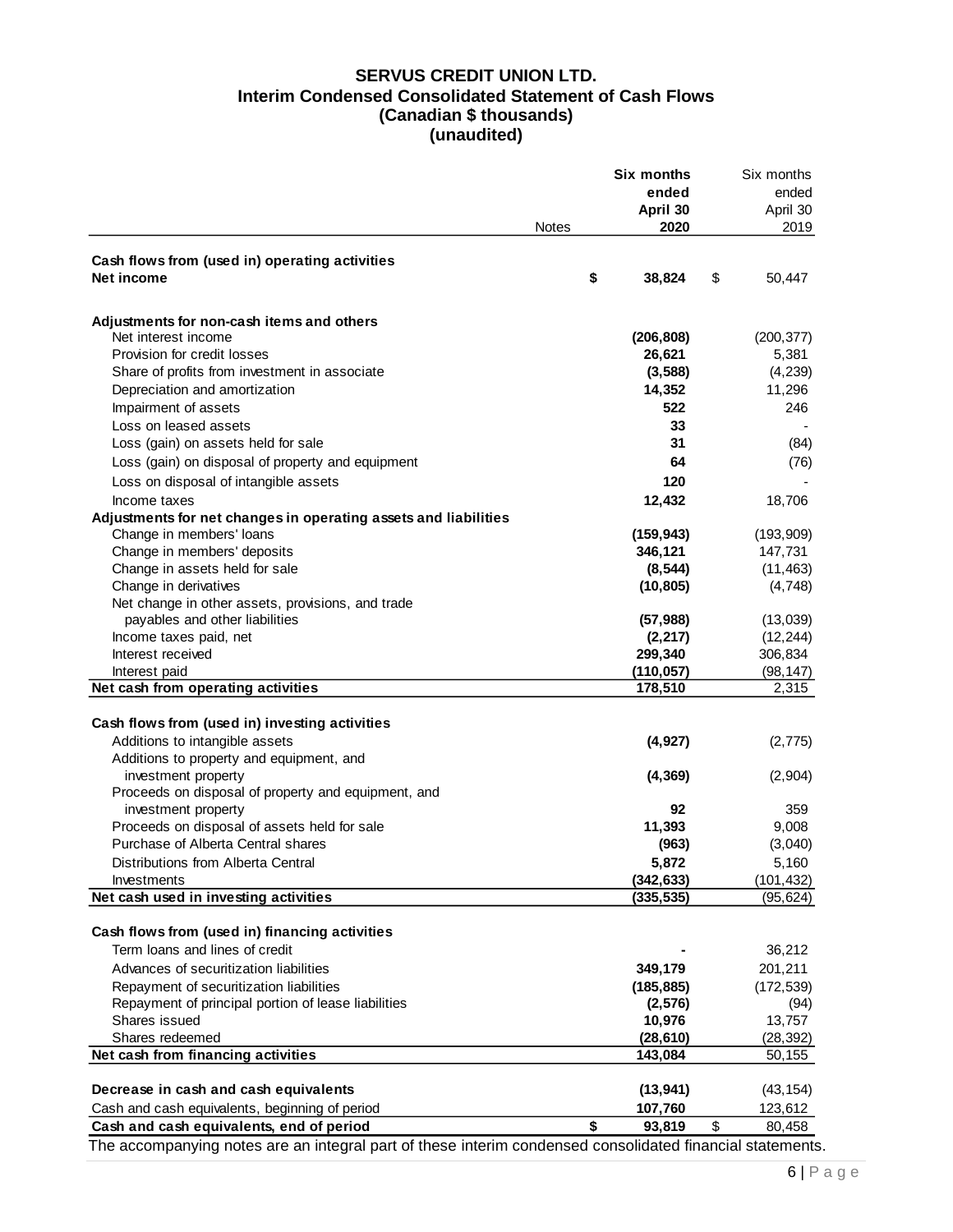#### <span id="page-7-0"></span>**1. BASIS OF PRESENTATION**

These interim condensed consolidated financial statements are prepared in accordance with International Accounting Standard (IAS) 34 Interim Financial Reporting as issued by the International Accounting Standards Board (IASB). The interim condensed consolidated financial statements do not include all of the information required for full annual financial statements and should be read in conjunction with Servus Credit Union Ltd. ("Servus" or the "Credit Union") 2019 audited annual consolidated financial statements.

These interim condensed consolidated financial statements were approved by the Audit and Finance Committee on June 24, 2020.

#### **Significant Accounting Estimates, Assumptions and Critical Judgements**

The preparation of the interim condensed consolidated financial statements requires management to exercise estimates, assumptions and critical judgements that affect the application of accounting policies and the reported amounts of assets, liabilities, income, expenses and related disclosures. Estimates and underlying assumptions required under IFRS are best estimates undertaken in accordance with the applicable standards and are reviewed on a continuous basis. Estimates, assumptions and critical judgements have been used in the following areas: income taxes; deferred tax assets and liabilities; classification and valuation of financial instruments; impairment of non-financial and financial assets; expected credit losses; measurement of provisions; the useful lives of property, equipment, and intangible assets; whether an agreement includes a lease, consolidation of structured entities; credit card points liability; accounting for investment in associate; defined benefit plans; and the fair value less costs to sell for assets held for sale. Actual results may differ significantly from these estimates, and the impact of any such differences will be recorded in future periods.

The global pandemic declared by the World Health Organization on March 11<sup>th</sup>, 2020 due to the outbreak of COVID-19 has cast uncertainty on the estimates, assumptions, and critical judgements exercised by management. The full extent of the impact of the pandemic, including government and /or regulatory responses, will have on the Canadian (specifically Albertan) economy is highly uncertain and difficult to predict at this time. In addition to the pandemic, extremely low oil prices, disputes among oil producing countries and completion of pipelines has added to the uncertainty that Alberta may still have a higher than normal unemployment rate once the pandemic has passed. The Credit Union has put in place relief measures for personal and business members who are having trouble meeting their financial obligations, including loan deferrals.

The main effects of the COVID-19 pandemic on the Credit Union's profit and loss and financial position as at April 30, 2020 are as follows:

- Securities designated for the overlay approach were examined at the reporting date to determine whether there was any objective evidence that they were impaired, and the Credit Union did not record any impairment losses.
- The COVID-19 pandemic situation gave rise to great uncertainty requiring management to make significant judgements to estimate the allowance for expected credit losses, which increased compared to the previous quarter. Refer to Note 6 for more information.

#### <span id="page-7-1"></span>**2. ACCOUNTING POLICIES**

In addition to the accounting policies disclosed in the Servus' 2019 annual consolidated financial statements, the following policies are required to be applied for the period ended April 30, 2020:

#### **Leases**

#### *The Credit Union as a Lessee*

Leases are arrangements containing identified assets that the lessee has the right to control, obtain substantially all economic benefit and the right to direct use of the asset.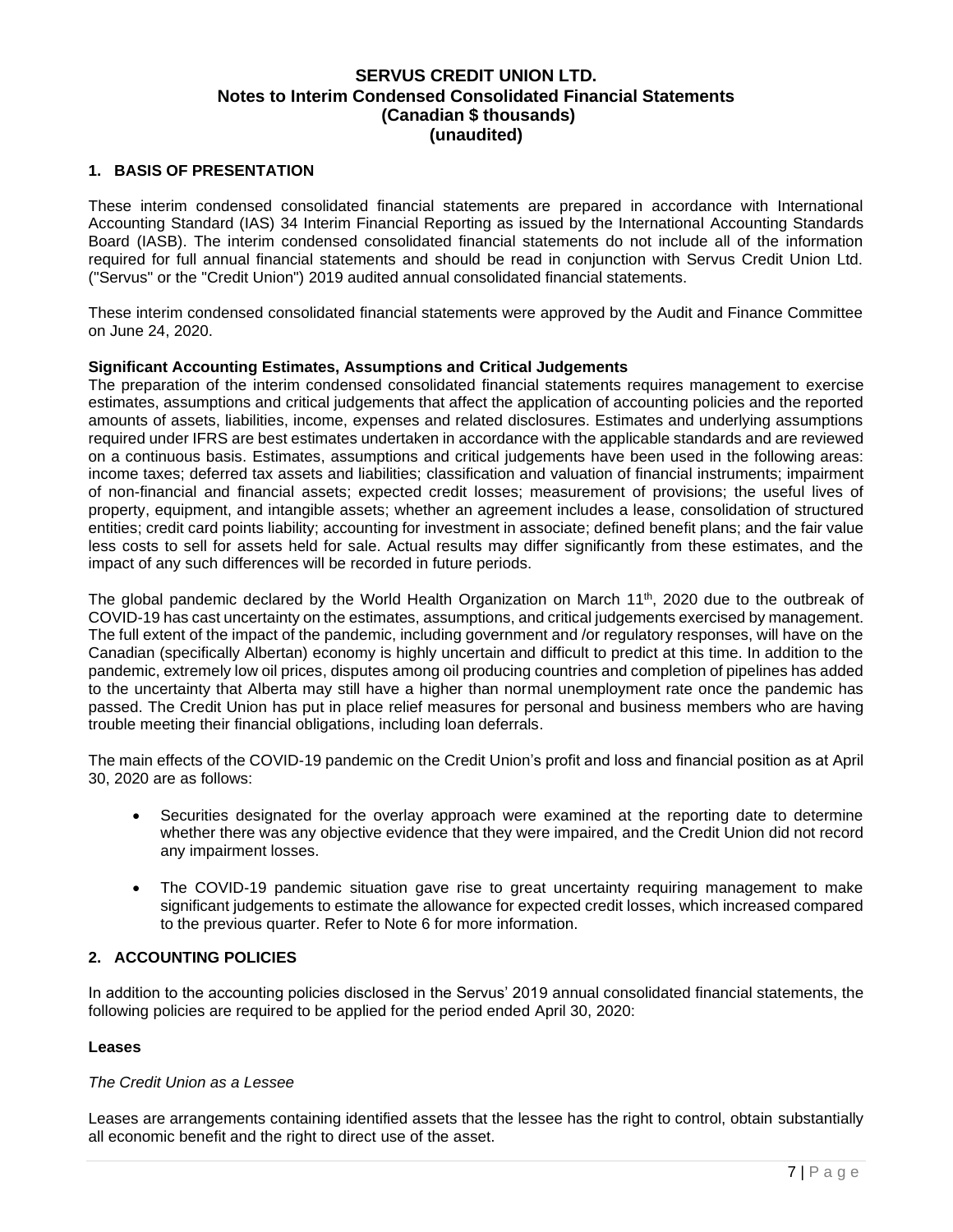#### **2. ACCOUNTING POLICIES (CONTINUED)**

The leased asset is equal to the value of the lease liability with adjustments for incentives received, initial direct costs, and an estimate of costs to restore the asset to the condition required by the contract. The lease liability is calculated as the present value of the lease payments taking into consideration all allowable adjustments, such as a penalty for termination or exercise price of a purchase option.

Subsequent to initial recognition, leased assets are depreciated on a straight-line basis over the shorter of the asset's estimated useful life and the lease term, in accordance with the accounting policy for property and equipment. Leased land is also depreciated over the lease term. Depreciation expense is recognized on the leased asset and interest expense on the lease liability is recorded in occupancy expenses.

The discount rate used in calculating the present value of the lease payment is either the interest rate implicit in the lease, if it is practicable to determine, or the incremental borrowing rate.

The classes of leases currently held by the Credit Union are: land, building, other equipment (signage and vehicles), and computer equipment.

The Credit Union typically exercises all extension options on leases. For this reason, the leased asset and liability include all extension options that are expected to be exercised in each individual lease. Due to the nature of business and the work required to set up a branch, contracts with an extension are preferable to maintain the same location and presence in the community long term. While this is the standard application on Credit Union lease options, a reassessment is required when there is a significant event or change.

#### *The Credit Union as a Lessor*

Leases in which the Credit Union does not transfer substantially all the risks and rewards of the asset are classified as operating lease. Rentals received under operating leases are recognized in other income on a straight-linebasis over the term of the lease. Lease incentives provided are recognized on a straight-line basis over the term of the lease.

#### <span id="page-8-0"></span>**3. CURRENT ACCOUNTING CHANGES**

#### **Adoption of Standards in the Current Year**

#### **IFRS 16 Leases**

On November 1, 2019 ("date of transition"), the Credit Union adopted IFRS 16 Leases (IFRS 16), which replaced the guidance from IAS 17 Leases. Adopting IFRS 16 has resulted in significant changes to accounting policies for the definition of a lease, recognition and calculation of a right-of-use-asset ("leased asset") and lease liability.

IFRS 16 does not require restatement of comparative period financial information. The Credit Union has elected to not restate comparative period financial information, as allowed by the selection of the modified retrospective approach for the transition. A decision was also made to make leased asset equal to the lease liability, with adjustments for accounts receivable related to tenant inducement and accounts payable related to accrued rent, which resulted in no adjustment to the retained earnings when IFRS 16 was adopted.

The Credit Union elected to not reassess current contracts for active leases prior to IFRS 16. If a contract was assessed as a lease prior to IFRS 16, it will remain a lease at transition to IFRS 16. IFRS 16 requirements will be applied to contracts that are entered into or changed after the transition date. Other elections the Credit Union adopted include relying on the previous assessments for onerous contracts at transition, using hindsight to determine lease terms, and excluding initial direct costs for leases that are active at transition. Finance costs will be recorded under occupancy expenses.

The weighted average incremental borrowing rate applied to lease liabilities on November 1, 2019 was 4.13%.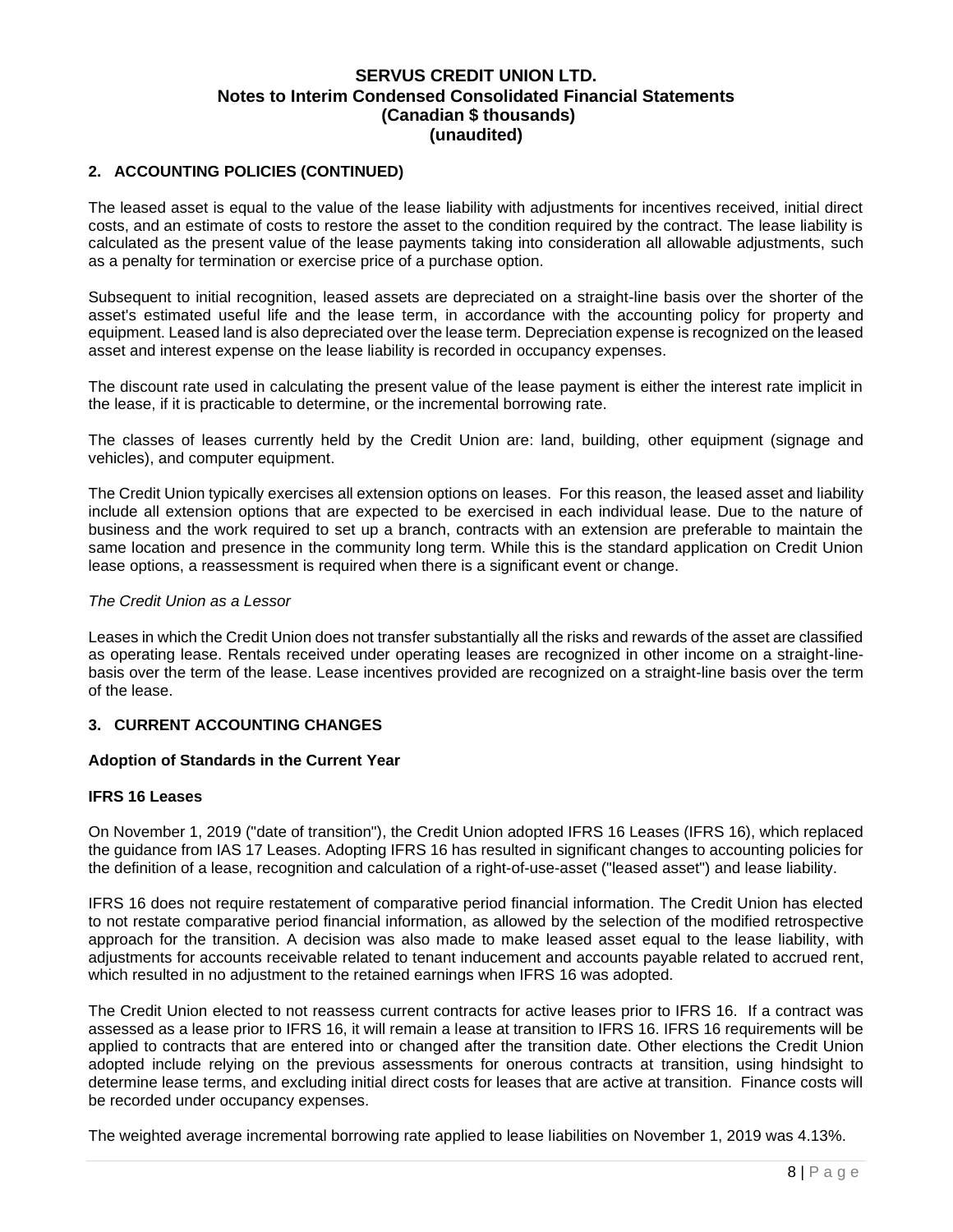# **3. CURRENT ACCOUNTING CHANGES (CONTINUED)**

The following table reconciles the Credit Union's operating lease commitments at October 31, 2019, to the lease liabilities recognized on the initial application of IFRS 16 at November 1, 2019.

|                                                                                           |   | Total     |
|-------------------------------------------------------------------------------------------|---|-----------|
| Operating lease commitments disclosed as at October 31, 2019                              | S | 45.127    |
| Add: extension and termination options reasonably certain to be exercised                 |   | 29,396    |
| Adjustment related to the effect of discounting cash flows as at November 1, 2019 (4.13%) |   | (16, 267) |
| Add: financing lease liabilities recognized as at October 31, 2019                        |   | 639       |
| Lease liabilities recognized as at November 1, 2019                                       |   | 58,895    |

The table below reflects the impact of IFRS 16 on implementation at November 1, 2019 on the interim condensed consolidated statement of financial position.

|                                                     | As at October<br>31, 2019 |        | As at November<br>1, 2019 |         |  |
|-----------------------------------------------------|---------------------------|--------|---------------------------|---------|--|
|                                                     | IAS 17 Amount             | Change | <b>IFRS 16 Amount</b>     |         |  |
| <b>Assets</b>                                       |                           |        |                           |         |  |
| Other assets <sup>(1)</sup>                         | \$<br>31,600              | - \$   | 191 \$                    | 31,791  |  |
| Leased assets                                       |                           |        | 54,736                    | 54,736  |  |
| <b>Total assets</b>                                 | 31,600                    |        | 54,927                    | 86,527  |  |
| Liabilities                                         |                           |        |                           |         |  |
| Trade payables and other liabilities <sup>(2)</sup> | 194.424                   |        | (3,329)                   | 191,095 |  |
| Lease liabilities                                   | 639                       |        | 58,256                    | 58,895  |  |
| <b>Total liabilities</b>                            | 195,063                   |        | 54.927                    | 249,990 |  |
| $\frac{1}{10}$ Change related to tenant inducament  |                           |        |                           |         |  |

*(1) Change related to tenant inducement*

*(2) Change related to accrued rent*

The following table reflects the impact of IFRS 16 on the interim condensed consolidated statement of income for the period ended April 30, 2020:

|                                      | Reporting under<br><b>IAS 17</b> | Increase/<br>(decrease) |    | Reporting under<br>IFRS 16 |
|--------------------------------------|----------------------------------|-------------------------|----|----------------------------|
| Occupancy expense                    | \$<br>$3,792$ \$                 | $(3,789)$ \$            |    |                            |
| Depreciation expense - leased assets |                                  | 3,047                   |    | 3,047                      |
| Lease interest expense               |                                  | 1.216                   |    | 1,216                      |
| Income taxes                         | 954                              | 119                     |    | 1,073                      |
| <b>Total impact</b>                  | 4.746                            | 593                     | -S | 5,339                      |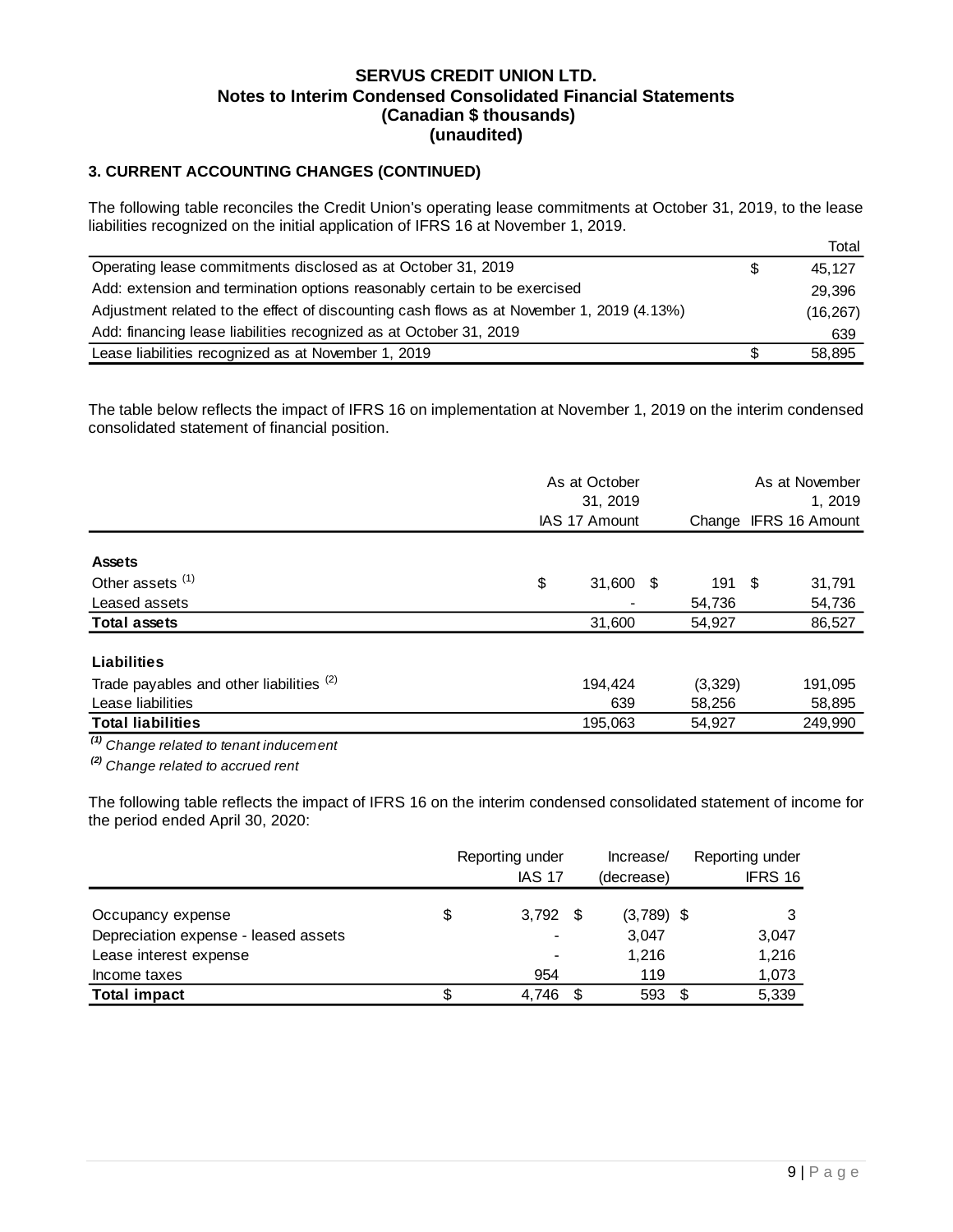### <span id="page-10-0"></span>**4. INVESTMENTS**

|                                                 | As at                | As at      |
|-------------------------------------------------|----------------------|------------|
|                                                 | April 30             | October 31 |
|                                                 | 2020                 | 2019       |
| Term deposits with Alberta Central              | \$<br>1,534,306<br>S | 1,191,203  |
| Term deposits with other financial institutions | 5,000                | 5,472      |
| Other                                           | 277                  | 275        |
|                                                 | 1,539,583            | 1,196,950  |
| Accrued interest                                | 3,663                | 1,960      |
|                                                 | 1,543,246            | 1,198,910  |
| ECL allowance on investments                    | (3)                  | (2)        |
| <b>Total</b>                                    | 1.543.243<br>S       | 1,198,908  |

#### <span id="page-10-1"></span>**5. MEMBERS' LOANS**

The following table presents the carrying amount of loans and the exposure amount for off-balance sheet items according to the stage in which they are classified as well as the allowance for credit losses.

|                                            |                      | Performina | Impaired    |                  |               | Allowance for        |      | <b>Total Net of</b> |
|--------------------------------------------|----------------------|------------|-------------|------------------|---------------|----------------------|------|---------------------|
|                                            | Stage 1              | Stage 2    |             | Stage 3<br>Total |               | <b>Credit Losses</b> |      | <b>Allowance</b>    |
| As at April 30, 2020                       |                      |            |             |                  |               |                      |      |                     |
| Residential mortgages                      | \$<br>7,677,216 \$   | 649,283 \$ | $20,921$ \$ |                  | 8,347,420 \$  | 7,686                | - 5  | 8,339,734           |
| Commercial and agriculture                 | 5,028,363            | 87.102     | 88.821      |                  | 5.204.286     | 29.922               |      | 5,174,364           |
| Consumer loans and credit card             | 1,065,733            | 118,305    | 5,849       |                  | 1,189,887     | 15,931               |      | 1,173,956           |
| <b>Total members' loans</b>                | \$<br>13,771,312 \$  | 854,690    | 115,591 \$  |                  | 14,741,593 \$ | 53,539               | - 55 | 14,688,054          |
| As at April 30, 2020                       |                      |            |             |                  |               |                      |      |                     |
| Residential mortgages                      | \$<br>$2.033.493$ \$ | 14.624 \$  | 1.692 S     |                  | 2.049.809 \$  | 426                  | -5   | 2,049,383           |
| Commercial and agriculture                 | 1.051.945            | 4.614      | 663         |                  | 1.057.222     | 1,559                |      | 1,055,663           |
| Consumer loans and credit card             | 1,070,185            | 22.464     | 1.216       |                  | 1,093,865     | 6,618                |      | 1,087,247           |
| Loan commitments and quarantees *          | 49,827               |            |             |                  | 49,827        | 151                  |      | 49,676              |
| Total off balance sheet credit instruments | 4,205,450 \$         | 41,702 \$  | $3,571$ \$  |                  | 4,250,723     | 8,754                |      | 4,241,969           |

\*collectively assessed

|                                            |                    | Performing |    | Impaired   |              | Allowance for        |      | Total Net of |
|--------------------------------------------|--------------------|------------|----|------------|--------------|----------------------|------|--------------|
|                                            | Stage 1            | Stage 2    |    | Stage 3    | Total        | <b>Credit Losses</b> |      | Allowance    |
| As at October 31, 2019                     |                    |            |    |            |              |                      |      |              |
| Residential mortgages                      | \$<br>7.591.041 \$ | 702.643 \$ |    | 15,829 \$  | 8,309,513 \$ | 4,927                | - \$ | 8,304,586    |
| Commercial and agriculture                 | 4.826.939          | 110.927    |    | 84.117     | 5.021.983    | 18.860               |      | 5,003,123    |
| Consumer loans and credit card             | 1.111.651          | 130.332    |    | 7.354      | 1.249.337    | 15.087               |      | 1.234.250    |
| Total members' loans                       | 13,529,631         | 943,902 \$ |    | 107,300 \$ | 14,580,833   | \$<br>38,874         | -S   | 14,541,959   |
|                                            |                    |            |    |            |              |                      |      |              |
| As at October 31, 2019                     |                    |            |    |            |              |                      |      |              |
| Residential mortgages                      | \$<br>1.428.179 \$ | 16.165 \$  |    | $1.153$ \$ | 1.445.497 \$ | 180                  | -\$  | 1,445,317    |
| Commercial and agriculture                 | 1.038.165          | 5.740      |    | 249        | 1.044.154    | 683                  |      | 1.043.471    |
| Consumer loans and credit card             | 1.047.694          | 21,611     |    | 913        | 1.070.218    | 5,089                |      | 1,065,129    |
| Loan commitments and quarantees *          | 46.463             |            |    | -          | 46.463       | 112                  |      | 46,351       |
| Total off balance sheet credit instruments | 3,560,501          | 43,516     | -S | 2,315      | 3,606,332    | \$<br>6.064          |      | 3,600,268    |

\*collectively assessed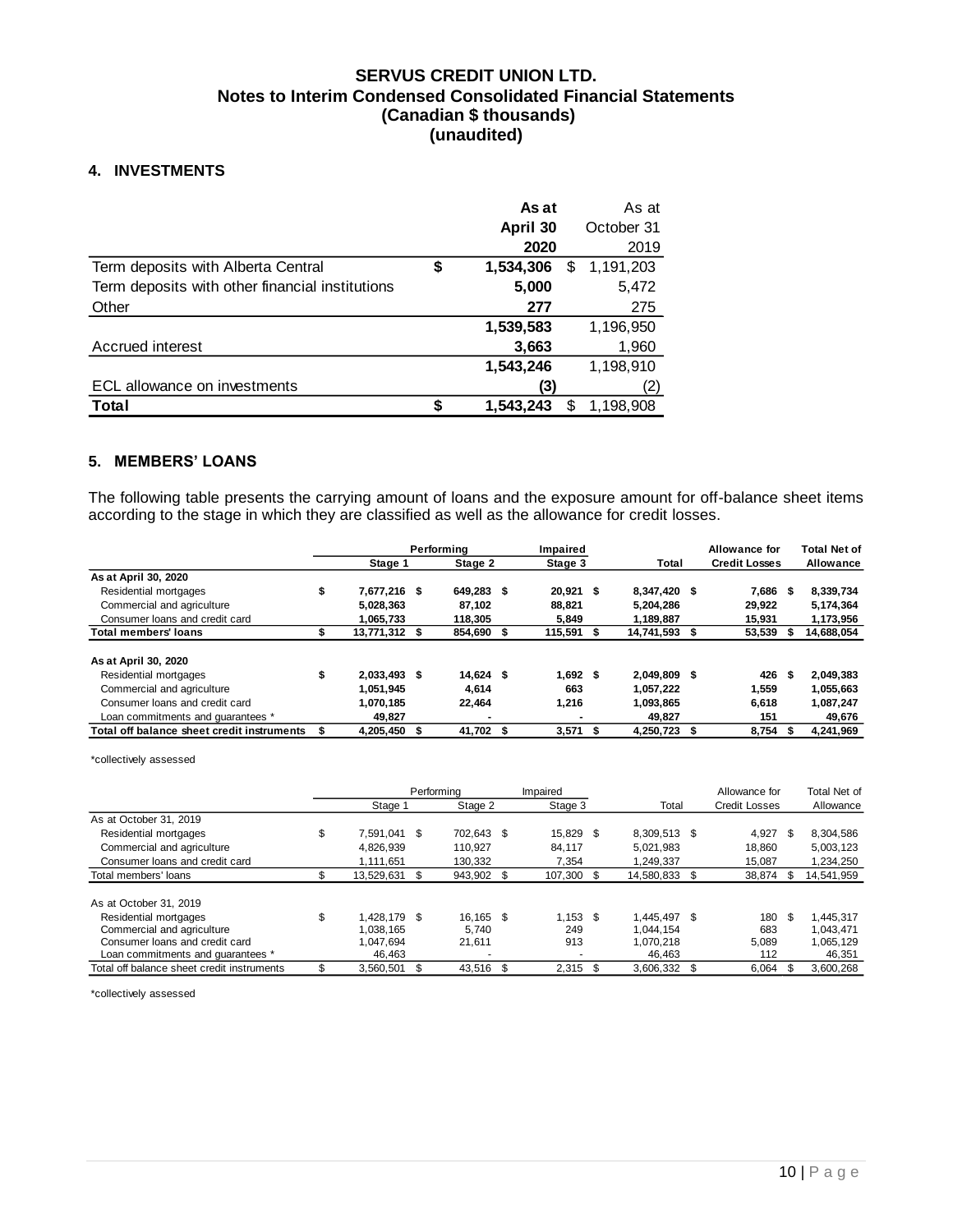#### <span id="page-11-0"></span>**6. ALLOWANCE FOR CREDIT LOSSES**

#### **Key Data and Assumptions**

Estimating the allowance for credit losses is based on a set of assumptions and methodologies placed around credit risk and future looking macroeconomic indicators and therefore requires significant judgement. As discussed in Note 1 the COVID-19 pandemic has created global uncertainty. This event is unprecedented, and its length and resolution are unknown. In addition to the pandemic, a large decrease in oil prices along with oversupply from other oil producing countries had further negative impacts to Alberta's economy. Management has made more complex and subjective judgements to estimate the expected credit losses at April 30, 2020 which increases the risk of material adjustments in future periods.

The main areas that this uncertainty affects is in the assessment of whether there is a significant increase in credit risk on deferred loans, the probability that a member will default on a loan (PD), forecasted future looking macroeconomic indicators (FLI) and the weightings to be used on the base, best and worst case scenarios for the FLIs.

The Credit Union uses a model created by Central 1 (the model) to estimate the expected credit loss. Central 1 updates the FLIs used in the model to reflect the current economic situation by forecasting 20 quarters out. These estimates changed significantly from January 31, 2020 due to the pandemic. As this event is unprecedented, significant judgement was required to create these estimates.

The three macroeconomic factors used by the Credit Union in the calculations are: Alberta unemployment rates, Alberta Housing Price Index and three-month Bank of Canada bond rates. Each factor is forecast in a base case, a best case and a worst case scenario. These scenarios are weighted, and the weighted average is used to build the estimate for expected credit losses.

Management had to use judgement in several areas to assess if the estimate the model calculated was reasonable or if an overlay was needed, to increase or decrease the allowance. This is assessed each quarterly reporting period. The negative effects of the global economic shut down, increased unemployment and the crash of oil prices had to be weighed against the more positive aspects of government support programs, government loan programs, loan deferrals, and utility deferrals. Management did increase the allowance by \$4.2 million in the commercial book as an overlay.

When there is a significant increase in credit risk, a member loan will move to a higher stage and a higher ECL will be calculated. Loans that have been deferred could be considered to have a significant increase in credit risk, however guidance provided by standard setters and regulators have indicated that receiving a deferral should not be the only reason a loan would move to the next stage. Management has followed this guidance and not considered the deferral of loans, by itself, to be an indication of significant increase in credit risk so there is no movement of stages.

The calculations around PD, FLIs, and weighting of scenarios are tied together. In the model, PD is adjusted through adjusting the FLI forecasts. Management has run several sensitivities on the FLIs and scenario weightings, including adjusting unemployment forecasts for Alberta to show higher unemployment percentages over the next few quarters and a much longer recovery period. The economic uncertainty created challenges for management to find consistent information to base the scenarios on. As a result, management has used the forecasts provided by Central 1's economists within the model as this is the best information available at April 30, 2020.

The weighting of the macroeconomic factors was also assessed. The typical weighting used in the model is 80% base, 10% best and 10% worst case (80/10/10) as the base case is forecasted as what the economists feel is the most likely scenario. The FLI forecasts updated in March 2020 were based on a V shaped (quick) recovery. Management has assessed that Alberta is likely have a much longer recovery period than the rest of Canada due to uncertainties around COVID-19 and unemployment related to oil price and therefore increased the weightings chosen for use in the model at April 30, 2020 to 45% base, 10% best and 45% worst case (45/10/45). This change in weightings increased the ECL allowance by \$2 million. In the chart below, the 12 month and 5 year average forecasts show the impact of the current economy on the FLI since October 31, 2019.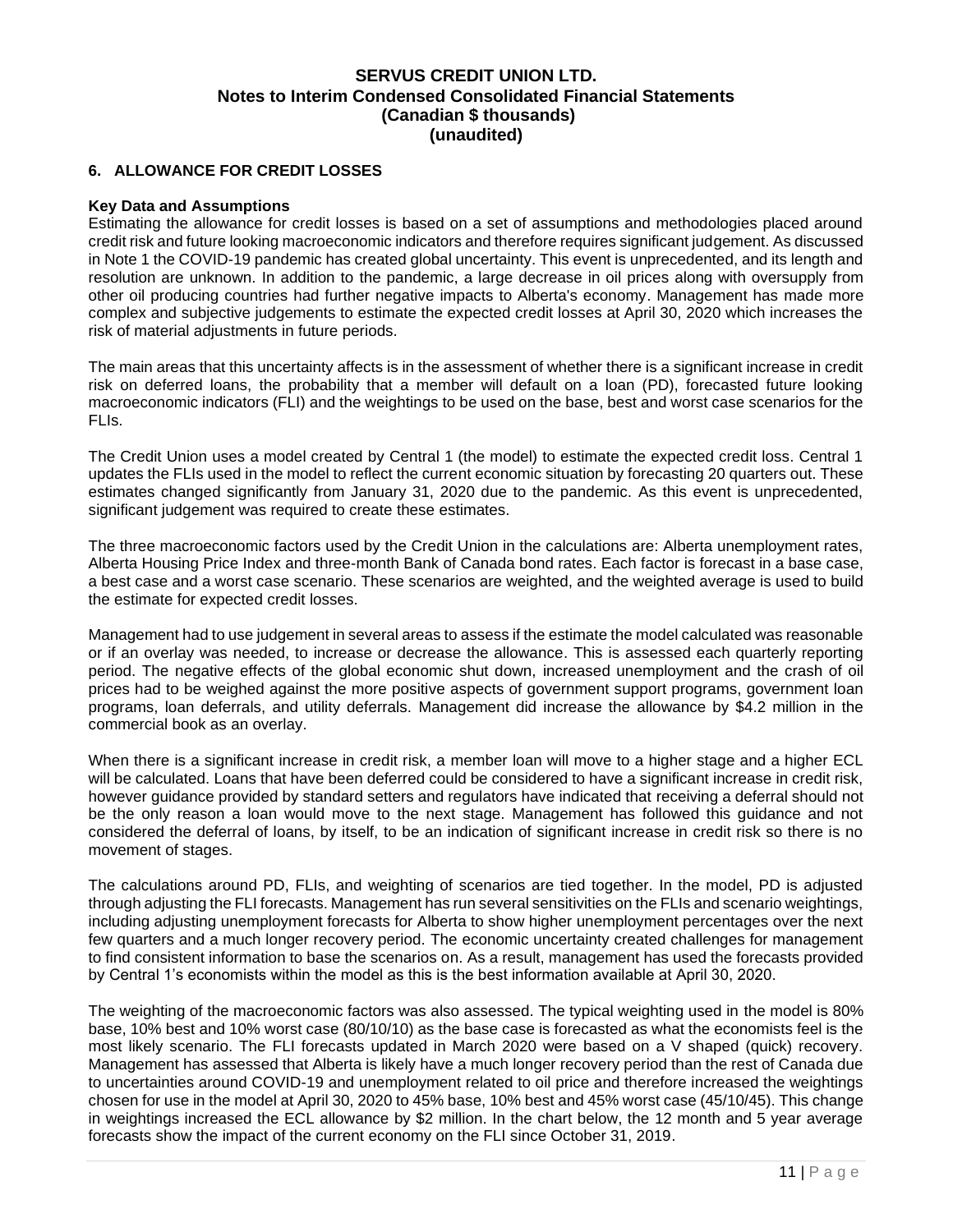## **6. ALLOWANCE FOR CREDIT LOSSES (CONTINUED)**

|                           |                  |        | 12 Month Average Forecast |                                | 5 Year Average Forecast |        |                                |  |
|---------------------------|------------------|--------|---------------------------|--------------------------------|-------------------------|--------|--------------------------------|--|
|                           | As at            |        |                           | Base Case Best Case Worst Case |                         |        | Base Case Best Case Worst Case |  |
| 3 Month GOC Bond Rate*    |                  |        |                           |                                |                         |        |                                |  |
|                           | October 31, 2019 | 1.40   | 2.06                      | 0.44                           | 1.58                    | 3.38   | 0.58                           |  |
|                           | April 30, 2020   | 0.49   | 0.66                      | 0.48                           | 1.21                    | 1.88   | 0.45                           |  |
| 3 Month BA Rate**         |                  |        |                           |                                |                         |        |                                |  |
|                           | October 31, 2019 | 1.67   | 2.33                      | 0.72                           | 1.85                    | 3.63   | 0.86                           |  |
|                           | April 30, 2020   | 0.82   | 1.00                      | 0.80                           | 1.53                    | 2.19   | 0.73                           |  |
| Unemployement Rate        |                  |        |                           |                                |                         |        |                                |  |
|                           | October 31, 2019 | 6.90   | 4.70                      | 8.94                           | 6.20                    | 3.96   | 8.40                           |  |
|                           | April 30, 2020   | 13.13  | 12.33                     | 14.63                          | 7.90                    | 6.86   | 9.85                           |  |
| Housing Price Index (HPI) |                  |        |                           |                                |                         |        |                                |  |
|                           | October 31, 2019 | 189.48 | 192.74                    | 178.88                         | 196.02                  | 205.57 | 177.40                         |  |
|                           | April 30, 2020   | 175.60 | 183.00                    | 168.07                         | 173.84                  | 192.48 | 163.22                         |  |

\*GOC - Government of Canada

\*\*BA - Bankers Acceptance

The following table presents the changes in the allowance for credit losses.

|                                                                                 | <b>Residential</b><br><b>Mortgages</b> |    | <b>Commercial and</b><br><b>Agriculture</b> | <b>Consumer and</b><br><b>Credit Card</b> |      | <b>Collectively</b><br>Assessed <sup>(1)</sup> |    | Total     |
|---------------------------------------------------------------------------------|----------------------------------------|----|---------------------------------------------|-------------------------------------------|------|------------------------------------------------|----|-----------|
| As at November 1, 2019                                                          | \$<br>5,107                            | S. | 19,543                                      | \$<br>20,176 \$                           |      | 112                                            | S  | 44,938    |
| Recoveries of previous loan                                                     |                                        |    |                                             |                                           |      |                                                |    |           |
| write-offs                                                                      | $\blacksquare$                         |    | 224                                         | 2,321                                     |      | ۰                                              |    | 2,545     |
| Provision charged to                                                            |                                        |    |                                             |                                           |      |                                                |    |           |
| net income                                                                      | 4.539                                  |    | 13.513                                      | 8.529                                     |      | 39                                             |    | 26,620    |
|                                                                                 | 9,646                                  |    | 33,280                                      | 31,026                                    |      | 151                                            |    | 74,103    |
| Loans written off                                                               | (1, 534)                               |    | (1,799)                                     | (8, 477)                                  |      |                                                |    | (11, 810) |
| As at April 30, 2020                                                            | \$<br>$8,112$ \$                       |    | $31,481$ \$                                 | 22,549 \$                                 |      | 151                                            | \$ | 62,293    |
| Presented on Interim Condensed Consolidated Statement of Financial Position as: |                                        |    |                                             |                                           |      |                                                |    |           |
| Netted with members' loans                                                      | 7,686                                  |    | 29,922                                      | 15,931                                    |      |                                                |    | 53,539    |
| Off balance sheet credit instruments <sup>(2)</sup>                             | 426                                    |    | 1.559                                       | 6.618                                     |      | 151                                            |    | 8,754     |
| Total                                                                           | $8,112$ \$                             |    | $31,481$ \$                                 | 22.549                                    | - \$ | 151                                            |    | 62,293    |

*(1) Financial guarantees and letters of credit are collectively assessed*

*(2) Off balance sheet credit instruments consisting of undrawn commitments and financial guarantees*

|                                                                                 | Residential<br>Mortgages |     | Commercial and<br>Agriculture |    | Consumer and<br><b>Credit Card</b> | Collectively<br>Assessed <sup>(1)</sup> | Total        |
|---------------------------------------------------------------------------------|--------------------------|-----|-------------------------------|----|------------------------------------|-----------------------------------------|--------------|
| As at November 1, 2018                                                          | \$<br>3,407              | \$  | 22,526                        | \$ | 23,841                             | \$<br>140                               | \$<br>49,914 |
| Edson Credit Union amalgamation                                                 |                          |     |                               |    |                                    |                                         |              |
| adjustment                                                                      |                          |     |                               |    | 10                                 |                                         | 10           |
| Recoveries of previous loan                                                     |                          |     |                               |    |                                    |                                         |              |
| write-offs                                                                      |                          |     | 224                           |    | 5,706                              | -                                       | 5,931        |
| Provision charged to                                                            |                          |     |                               |    |                                    |                                         |              |
| net income                                                                      | 4,480                    |     | 2,660                         |    | 12,705                             | (28)                                    | 19,817       |
|                                                                                 | 7,888                    |     | 25,410                        |    | 42,262                             | 112                                     | 75,672       |
| Loans written off                                                               | (2,781)                  |     | (5,867)                       |    | (22,086)                           |                                         | (30, 734)    |
| As at October 31, 2019                                                          | \$<br>5,107              | \$. | 19,543                        | \$ | 20,176                             | \$<br>112                               | \$<br>44,938 |
| Presented on Interim Condensed Consolidated Statement of Financial Position as: |                          |     |                               |    |                                    |                                         |              |
| Netted with members' loans                                                      | 4,927                    |     | 18.860                        |    | 15,087                             |                                         | 38,874       |
| Off balance sheet credit instruments <sup>(2)</sup>                             | 180                      |     | 683                           |    | 5,089                              | 112                                     | 6,064        |
| Total                                                                           | \$<br>5,107              | \$. | 19.543                        | S  | 20.176                             | \$<br>112                               | \$<br>44.938 |

*(1) Financial guarantees and letters of credit are collectively assessed*

*(2) Off balance sheet credit instruments consisting of undrawn commitments and financial guarantees*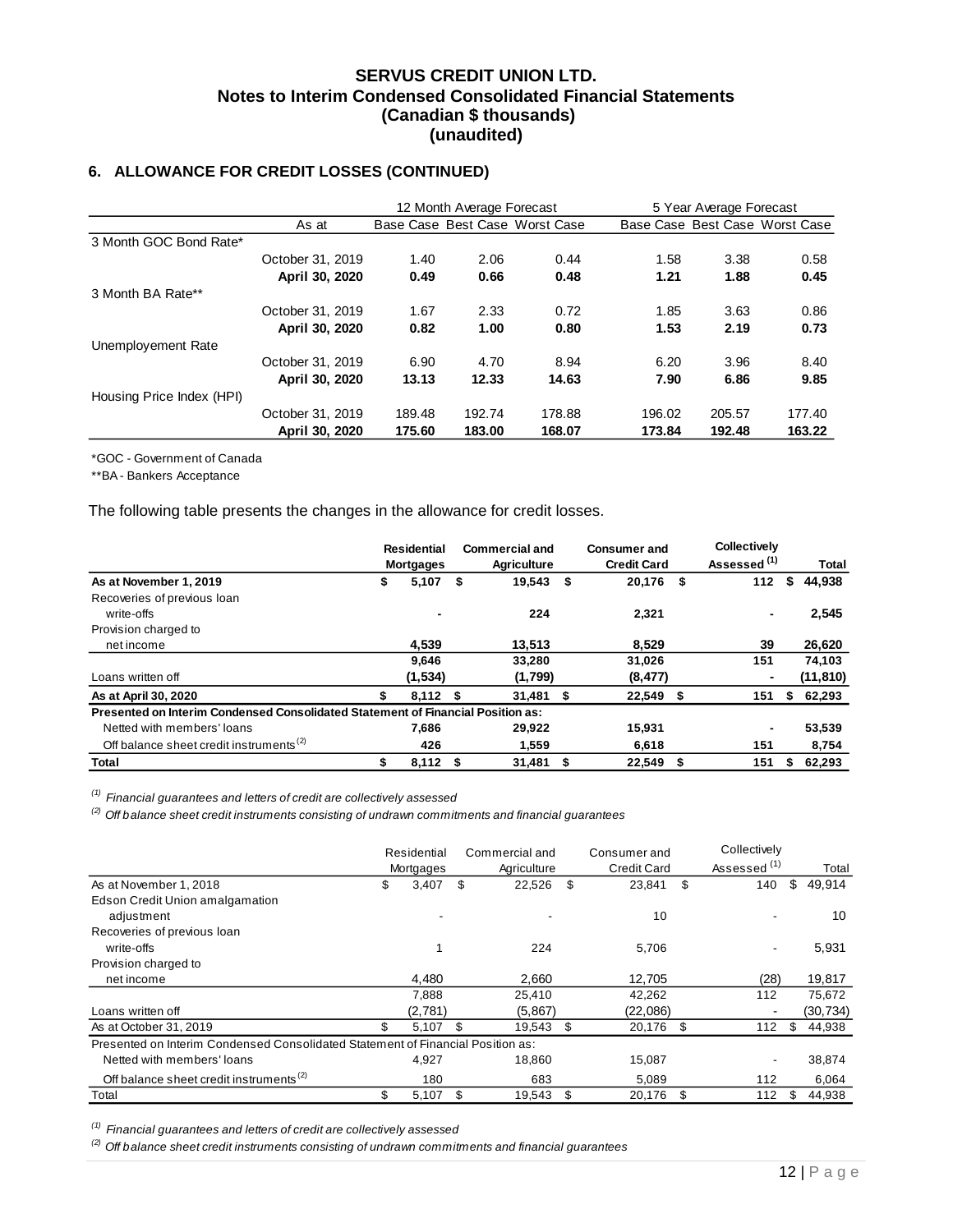## **6. ALLOWANCE FOR CREDIT LOSSES (CONTINUED)**

The provision charged to net income for April 30, 2020 is:

| <b>Provision for credit losses</b> | 26.621 |
|------------------------------------|--------|
| Investments                        |        |
| Loans                              | 26.620 |

The following tables reconcile the opening and closing allowances for loans, by stage, for each major category:

#### **Residential Mortgages**

|                                                                                 |                  | Performing  |     | Impaired |               |              |
|---------------------------------------------------------------------------------|------------------|-------------|-----|----------|---------------|--------------|
|                                                                                 | Stage 1          | Stage 2     |     | Stage 3  |               | <b>Total</b> |
| As at November 1, 2019                                                          | \$<br>$1,547$ \$ | 2,679       | -\$ | 881      | Ŝ.            | 5,107        |
| Transfers                                                                       |                  |             |     |          |               |              |
| Stage 1 <sup>(1)</sup>                                                          | 267              | (266)       |     | (1)      |               |              |
| Stage 2 <sup>(1)</sup>                                                          | (1, 120)         | 1,178       |     | (58)     |               |              |
| Stage 3 <sup>(1)</sup>                                                          | (304)            | (539)       |     | 843      |               |              |
| New originations <sup>(2)</sup>                                                 | 223              | 418         |     |          |               | 641          |
| Repayments <sup>(3)</sup>                                                       | (92)             | (136)       |     | (75)     |               | (303)        |
| Remeasurements <sup>(4)</sup>                                                   | 1,909            | 882         |     | 1,410    |               | 4,201        |
| Loans written off                                                               |                  |             |     | (1, 534) |               | (1, 534)     |
| As at April 30, 2020                                                            | \$<br>2,430      | \$<br>4,216 | \$  | 1,466    | $\sqrt[6]{3}$ | 8,112        |
| Presented on Interim Condensed Consolidated Statement of Financial Position as: |                  |             |     |          |               |              |
| Members' loans                                                                  | 2,097            | 4,126       |     | 1,463    |               | 7,686        |
| Off balance sheet credit instruments                                            | 333              | 90          |     | 3        |               | 426          |
| <b>Total</b>                                                                    | \$<br>2,430      | \$<br>4,216 | \$  | 1,466    | - \$          | 8,112        |
|                                                                                 |                  | Performing  |     | Impaired |               |              |
|                                                                                 | Stage 1          | Stage 2     |     | Stage 3  |               | Total        |
| As at November 1, 2018                                                          | \$<br>1,025      | \$<br>1,927 | \$  | 455      | -\$           | 3,407        |
| <b>Transfers</b>                                                                |                  |             |     |          |               |              |
| Stage 1 <sup>(1)</sup>                                                          | 268              | (264)       |     | (4)      |               |              |
| Stage 2 <sup>(1)</sup>                                                          | (1, 571)         | 1,691       |     | (120)    |               |              |
| Stage 3 <sup>(1)</sup>                                                          | (203)            | (948)       |     | 1,151    |               |              |
| New originations <sup>(2)</sup>                                                 | 265              | 486         |     |          |               | 751          |
| Repayments <sup>(3)</sup>                                                       | (533)            | (1, 383)    |     | (1, 723) |               | (3,639)      |

| Repayments                                                                      | (ပ၁၁) | וטסט, ו | (ت.ے آبی | (ວ,ບວອ) |
|---------------------------------------------------------------------------------|-------|---------|----------|---------|
| Remeasurements <sup>(4)</sup>                                                   | 2.296 | 1.170   | 3.902    | 7.368   |
| Loans written off                                                               |       |         | (2,781)  | (2,781) |
| Recoveries                                                                      |       |         |          |         |
| As at October 31, 2019                                                          | 1.547 | 2.679   | 881      | 5.107   |
| Presented on Interim Condensed Consolidated Statement of Financial Position as: |       |         |          |         |
| Members' loans                                                                  | 1.428 | 2,622   | 877      | 4,927   |
| Off balance sheet credit instruments                                            | 119   | 57      |          | 180     |
| Total                                                                           | .547  | 2.679   | 881      | 5.107   |

*(1) Stage transfers represent movement between stages*

*(2) New originations relate to new loans recognized during the period and reflect movements into different stages within the period*

*(3) Repayments relate to loans fully repaid or derecognized and excludes loans written off where a credit loss was incurred*

*(4) Represents the change in the allowance due to changes in economic factors, risk and model parameters*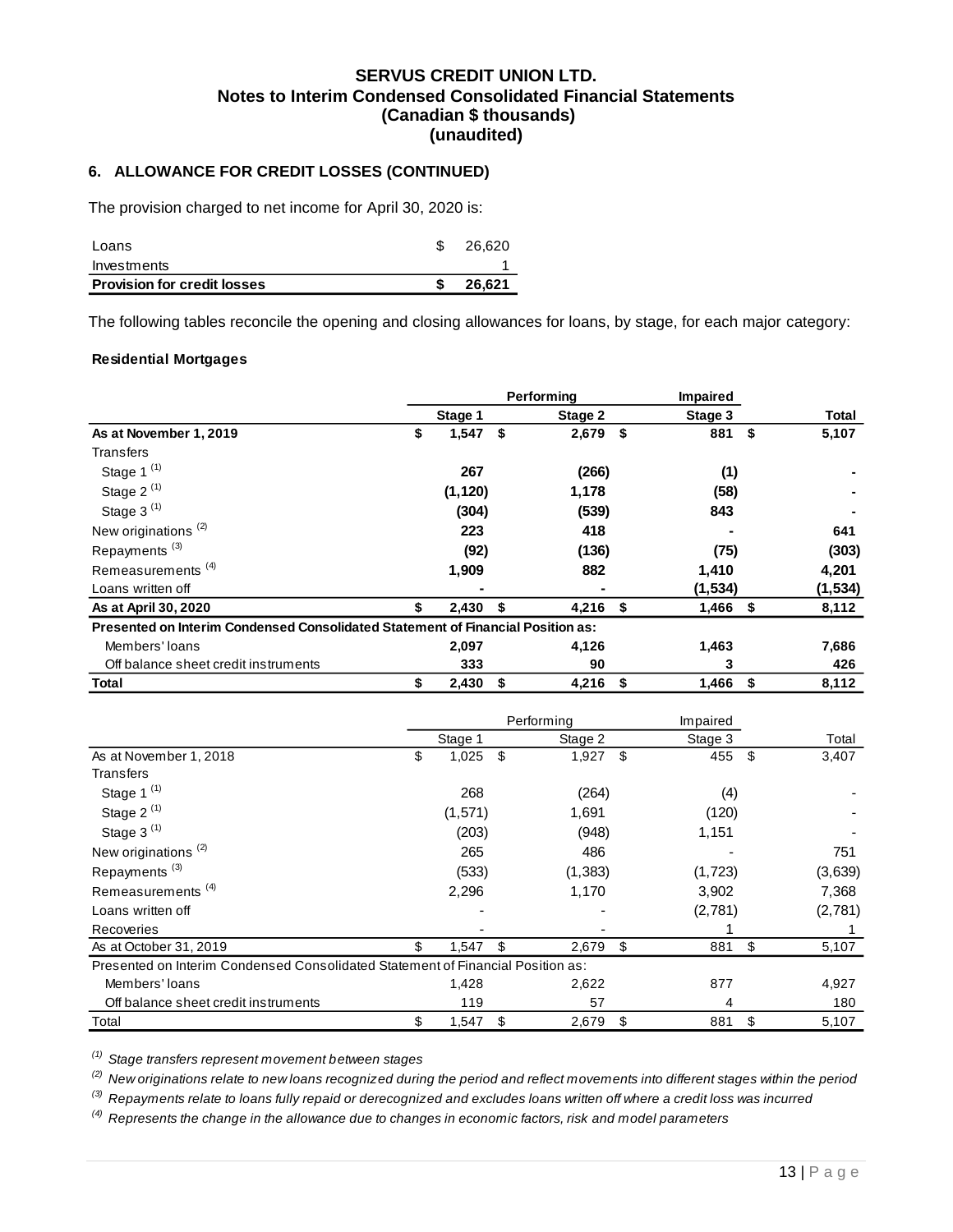# **6. ALLOWANCE FOR CREDIT LOSSES (CONTINUED)**

#### **Commercial and Agriculture**

|                                                                                 |    |          |    | Performina | <b>Impaired</b> |          |      |         |
|---------------------------------------------------------------------------------|----|----------|----|------------|-----------------|----------|------|---------|
|                                                                                 |    | Stage 1  |    | Stage 2    |                 | Stage 3  |      | Total   |
| As at November 1, 2019                                                          | \$ | 3,226    | \$ | 1,321      | \$              | 14,996   | - \$ | 19,543  |
| Transfers                                                                       |    |          |    |            |                 |          |      |         |
| Stage 1 <sup>(1)</sup>                                                          |    | 130      |    | (120)      |                 | (10)     |      |         |
| Stage 2 $(1)$                                                                   |    | (409)    |    | 502        |                 | (93)     |      |         |
| Stage 3 <sup>(1)</sup>                                                          |    | (5, 156) |    | (1,878)    |                 | 7,034    |      |         |
| New originations <sup>(2)</sup>                                                 |    | 818      |    | 6          |                 | 85       |      | 909     |
| Repayments <sup>(3)</sup>                                                       |    | (132)    |    | (508)      |                 | (382)    |      | (1,022) |
| Remeasurements <sup>(4)</sup>                                                   |    | 11,402   |    | 3,554      |                 | (1, 330) |      | 13,626  |
| Loans written off                                                               |    |          |    |            |                 | (1,799)  |      | (1,799) |
| Recoveries                                                                      |    |          |    |            |                 | 224      |      | 224     |
| As at April 30, 2020                                                            |    | 9,879    | \$ | 2,877      | \$              | 18,725   | S.   | 31,481  |
| Presented on Interim Condensed Consolidated Statement of Financial Position as: |    |          |    |            |                 |          |      |         |
| Members' loans                                                                  |    | 8,495    |    | 2,853      |                 | 18,574   |      | 29,922  |
| Off balance sheet credit instruments                                            |    | 1,384    |    | 24         |                 | 151      |      | 1,559   |
| <b>Total</b>                                                                    | \$ | 9,879    | \$ | 2,877      | \$              | 18,725   | \$   | 31,481  |

|                                                                                 |             | Performing  | Impaired     |    |         |
|---------------------------------------------------------------------------------|-------------|-------------|--------------|----|---------|
|                                                                                 | Stage 1     | Stage 2     | Stage 3      |    | Total   |
| As at November 1, 2018                                                          | \$<br>2,811 | \$<br>565   | \$<br>19,150 | \$ | 22,526  |
| Transfers                                                                       |             |             |              |    |         |
| Stage 1 $(1)$                                                                   | 99          | (94)        | (5)          |    |         |
| Stage 2 $(1)$                                                                   | (489)       | 1,529       | (1,040)      |    |         |
| Stage $3^{(1)}$                                                                 | (6, 752)    | (4,809)     | 11,561       |    |         |
| New originations <sup>(2)</sup>                                                 | 958         | 18          | 93           |    | 1,069   |
| Repayments <sup>(3)</sup>                                                       | (985)       | (372)       | (7, 244)     |    | (8,601) |
| Remeasurements <sup>(4)</sup>                                                   | 7,584       | 4,484       | (1,876)      |    | 10,192  |
| Loans written off                                                               |             |             | (5,867)      |    | (5,867) |
| Recoveries                                                                      |             |             | 224          |    | 224     |
| As at October 31, 2019                                                          | 3,226       | \$<br>1,321 | \$<br>14,996 | \$ | 19,543  |
| Presented on Interim Condensed Consolidated Statement of Financial Position as: |             |             |              |    |         |
| Members' loans                                                                  | 2,668       | 1,300       | 14,892       |    | 18,860  |
| Off balance sheet credit instruments                                            | 558         | 21          | 104          |    | 683     |
| Total                                                                           | \$<br>3,226 | \$<br>1,321 | \$<br>14,996 | \$ | 19,543  |

*(1) Stage transfers represent movement between stages*

*(2) New originations relate to new loans recognized during the period and reflect movements into different stages within the period*

*(3) Repayments relate to loans fully repaid or derecognized and excludes loans written off where a credit loss was incurred*

*(4) Represents the change in the allowance due to changes in economic factors, risk and model parameters*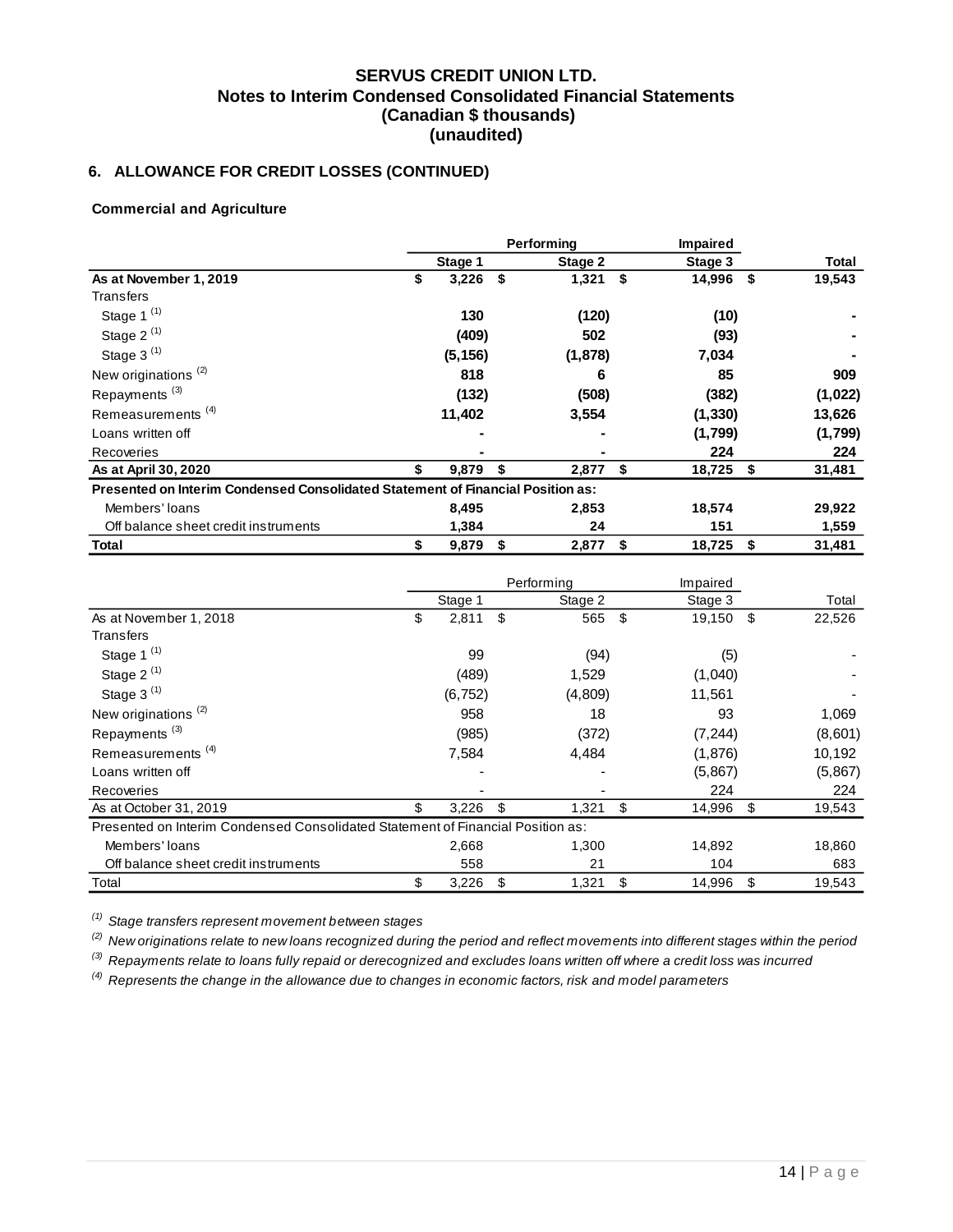# **6. ALLOWANCE FOR CREDIT LOSSES (CONTINUED)**

#### **Consumer and Credit Card**

|                                                                                 |    |          |      | Performing |     | <b>Impaired</b> |    |          |
|---------------------------------------------------------------------------------|----|----------|------|------------|-----|-----------------|----|----------|
|                                                                                 |    | Stage 1  |      | Stage 2    |     | Stage 3         |    | Total    |
| As at November 1, 2019                                                          | \$ | 7,162    | - \$ | 9,433      | -\$ | 3,581           | \$ | 20,176   |
| Transfers                                                                       |    |          |      |            |     |                 |    |          |
| Stage 1 $(1)$                                                                   |    | 628      |      | (614)      |     | (14)            |    |          |
| Stage $2^{(1)}$                                                                 |    | (3, 435) |      | 3,765      |     | (330)           |    |          |
| Stage $3^{(1)}$                                                                 |    | (1, 114) |      | (3,066)    |     | 4,180           |    |          |
| New originations <sup>(2)</sup>                                                 |    | 1,331    |      | 441        |     |                 |    | 1,772    |
| Repayments <sup>(3)</sup>                                                       |    | (317)    |      | (140)      |     | (1, 474)        |    | (1, 931) |
| Remeasurements <sup>(4)</sup>                                                   |    | 4,863    |      | 996        |     | 2,829           |    | 8,688    |
| Loans written off                                                               |    |          |      |            |     | (8, 477)        |    | (8, 477) |
| Recoveries                                                                      |    |          |      |            |     | 2,321           |    | 2,321    |
| As at April 30, 2020                                                            |    | 9,118    | S    | 10,815     | \$  | 2,616           | S  | 22,549   |
| Presented on Interim Condensed Consolidated Statement of Financial Position as: |    |          |      |            |     |                 |    |          |
| Members' loans                                                                  |    | 4,608    |      | 8,851      |     | 2,472           |    | 15,931   |
| Off balance sheet credit instruments                                            |    | 4,510    |      | 1,964      |     | 144             |    | 6,618    |
| Total                                                                           | \$ | 9,118    | - \$ | 10,815     | \$  | $2,616$ \$      |    | 22,549   |

|                                                                                 |     |          |      | Performing | Impaired    |      |           |
|---------------------------------------------------------------------------------|-----|----------|------|------------|-------------|------|-----------|
|                                                                                 |     | Stage 1  |      | Stage 2    | Stage 3     |      | Total     |
| As at November 1, 2018                                                          | \$  | 7,316    | - \$ | 10,701     | \$<br>5,824 | - \$ | 23,841    |
| Edson CU opening adjustment                                                     |     | 10       |      |            |             |      | 10        |
| Transfers                                                                       |     |          |      |            |             |      |           |
| Stage 1 $(1)$                                                                   |     | 1,091    |      | (1,068)    | (23)        |      |           |
| Stage 2 $(1)$                                                                   |     | (7, 539) |      | 8,310      | (771)       |      |           |
| Stage 3 $(1)$                                                                   |     | (1, 456) |      | (9, 847)   | 11,303      |      |           |
| New originations <sup>(2)</sup>                                                 |     | 3,136    |      | 627        | 14          |      | 3,777     |
| Repayments <sup>(3)</sup>                                                       |     | (7,083)  |      | (9,255)    | (11, 554)   |      | (27, 892) |
| Remeasurements <sup>(4)</sup>                                                   |     | 11,687   |      | 9,965      | 15,168      |      | 36,820    |
| Loans written off                                                               |     |          |      |            | (22,086)    |      | (22,086)  |
| Recoveries                                                                      |     |          |      |            | 5,706       |      | 5,706     |
| As at October 31, 2019                                                          | \$. | 7,162    | \$   | 9,433      | \$<br>3,581 | \$   | 20,176    |
| Presented on Interim Condensed Consolidated Statement of Financial Position as: |     |          |      |            |             |      |           |
| Members' loans                                                                  |     | 3,825    |      | 7,786      | 3,476       |      | 15,087    |
| Off balance sheet credit instruments                                            |     | 3,337    |      | 1,647      | 105         |      | 5,089     |
| Total                                                                           | \$  | 7,162    | \$   | 9,433      | \$<br>3,581 | \$   | 20,176    |

*(1) Stage transfers represent movement between stages*

*(2) New originations relate to new loans recognized during the period and reflect movements into different stages within the period*

*(3) Repayments relate to loans fully repaid or derecognized and excludes loans written off where a credit loss was incurred*

*(4) Represents the change in the allowance due to changes in economic factors, risk and model parameters*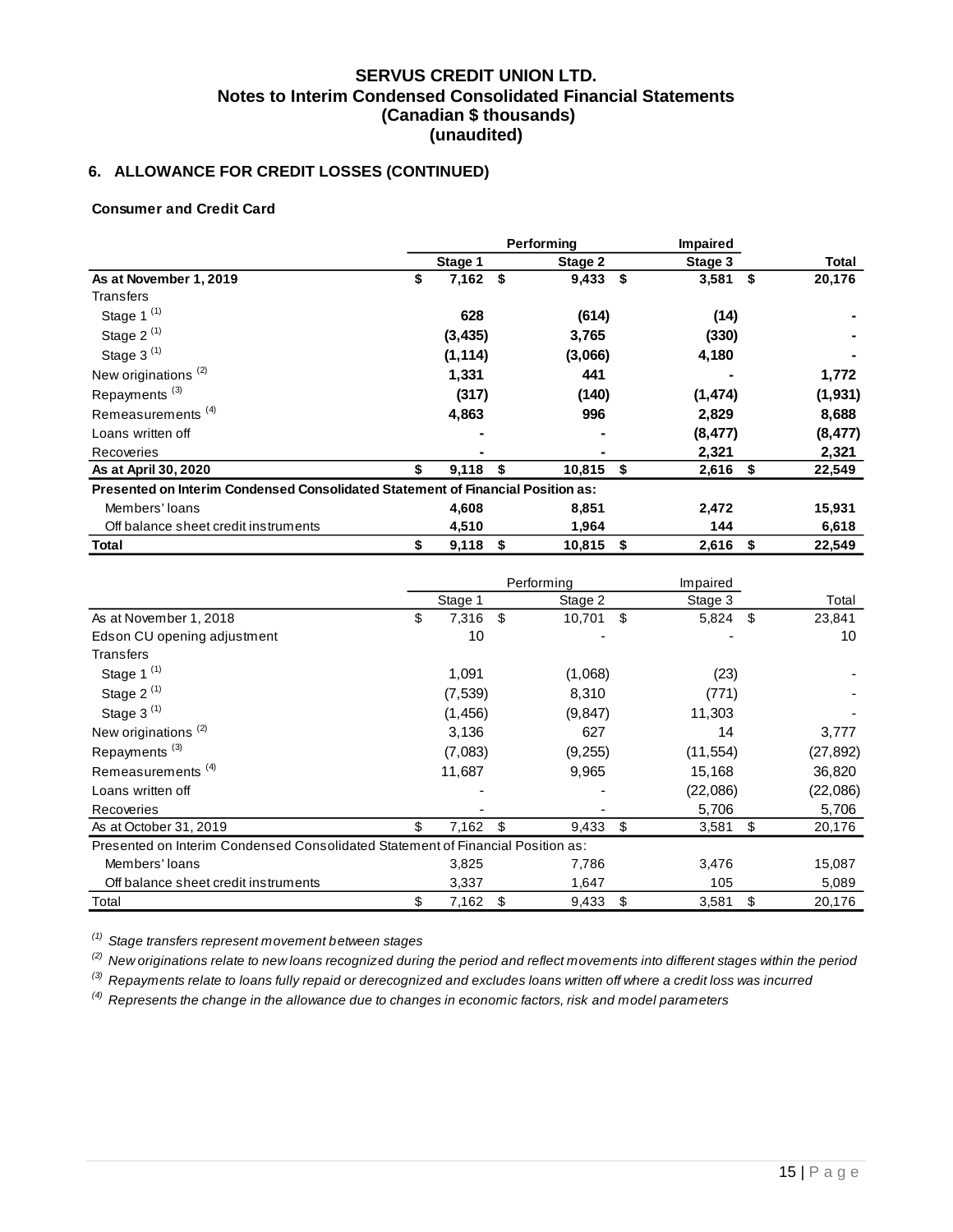### <span id="page-16-0"></span>**7. CREDIT QUALITY OF MEMBERS' LOANS**

The following table presents the gross carrying amount of loans subject to impairment by risk category.

|                             |                      | Residential Commercial and Consumer and |     |                    |            |
|-----------------------------|----------------------|-----------------------------------------|-----|--------------------|------------|
| As at April 30, 2020        | <b>Mortgages</b>     | <b>Agriculture</b>                      |     | <b>Credit Card</b> | Total      |
| <b>Risk Categories</b>      |                      |                                         |     |                    |            |
| Very low risk               | \$<br>$3,025,421$ \$ | 42.406                                  | - 5 | 309.811 \$         | 3,377,638  |
| Low risk                    | 3,495,633            | 2,288,130                               |     | 447.817            | 6,231,580  |
| Medium risk                 | 1,168,701            | 2,733,292                               |     | 221,846            | 4,123,839  |
| High risk                   | 636,744              | 51.637                                  |     | 204.564            | 892.945    |
| Impaired                    | 20.921               | 88,821                                  |     | 5.849              | 115,591    |
| <b>Total members' loans</b> | 8,347,420            | 5,204,286                               |     | 1,189,887          | 14,741,593 |

|                        | Residential     | Commercial and  | Consumer and       |    |            |
|------------------------|-----------------|-----------------|--------------------|----|------------|
| As at October 31, 2019 | Mortgages       | Agriculture     | <b>Credit Card</b> |    | Total      |
| <b>Risk Categories</b> |                 |                 |                    |    |            |
| Very low risk          | \$<br>2.829.934 | \$<br>8,860 \$  | 301.905            | -S | 3,140,699  |
| Low risk               | 3,550,181       | 2,337,708       | 472,250            |    | 6,360,139  |
| Medium risk            | 1,263,650       | 2,536,718       | 232,263            |    | 4,032,631  |
| High risk              | 649.919         | 54.580          | 235,565            |    | 940,064    |
| Impaired               | 15.829          | 84.117          | 7,354              |    | 107,300    |
| Total members' loans   | 8,309,513       | \$<br>5,021,983 | 1,249,337          | \$ | 14,580,833 |

The following table presents the amount of undrawn loan commitments subject to impairment by risk category.

|                                            |           | Residential Commercial and Consumer and |      |                    | <b>Loan Commitments</b> |     |           |
|--------------------------------------------|-----------|-----------------------------------------|------|--------------------|-------------------------|-----|-----------|
| As at April 30, 2020                       | Mortgages | Agriculture                             |      | <b>Credit Card</b> | and Guarantees          |     | Total     |
| <b>Risk Categories</b>                     |           |                                         |      |                    |                         |     |           |
| Very low risk                              | 992.518   | 64.655                                  | - 56 | 602,552 \$         |                         | - S | 1,659,725 |
| Low risk                                   | 1.002.181 | 769.001                                 |      | 316,543            | 49.827                  |     | 2,137,552 |
| Medium risk                                | 45.967    | 222.532                                 |      | 70,549             |                         |     | 339,048   |
| High risk                                  | 7.451     | 371                                     |      | 103.005            |                         |     | 110,827   |
| Impaired                                   | 1.692     | 663                                     |      | 1.216              |                         |     | 3,571     |
| Total off balance sheet credit instruments | 2,049,809 | 1,057,222                               |      | 1,093,865          | 49,827                  |     | 4,250,723 |

|                                            | Residential | Commercial and |     | Consumer and       |      | Loan Commitments |      |           |
|--------------------------------------------|-------------|----------------|-----|--------------------|------|------------------|------|-----------|
| As at October 31, 2019                     | Mortgages   | Agriculture    |     | <b>Credit Card</b> |      | and Guarantees   |      | Total     |
| <b>Risk Categories</b>                     |             |                |     |                    |      |                  |      |           |
| Very low risk                              | 955.388     | 40.586         | - 5 | 567.487            | - \$ |                  | - \$ | 1,563,461 |
| Low risk                                   | 432.752     | 857.156        |     | 332.329            |      | 46.463           |      | 1,668,700 |
| Medium risk                                | 48.302      | 145.188        |     | 69.619             |      |                  |      | 263.109   |
| High risk                                  | 7.902       | 975            |     | 99.870             |      |                  |      | 108.747   |
| Impaired                                   | 1.153       | 249            |     | 913                |      |                  |      | 2,315     |
| Total off balance sheet credit instruments | 1,445,497   | 1.044.154      |     | 1,070,218          |      | 46,463           |      | 3,606,332 |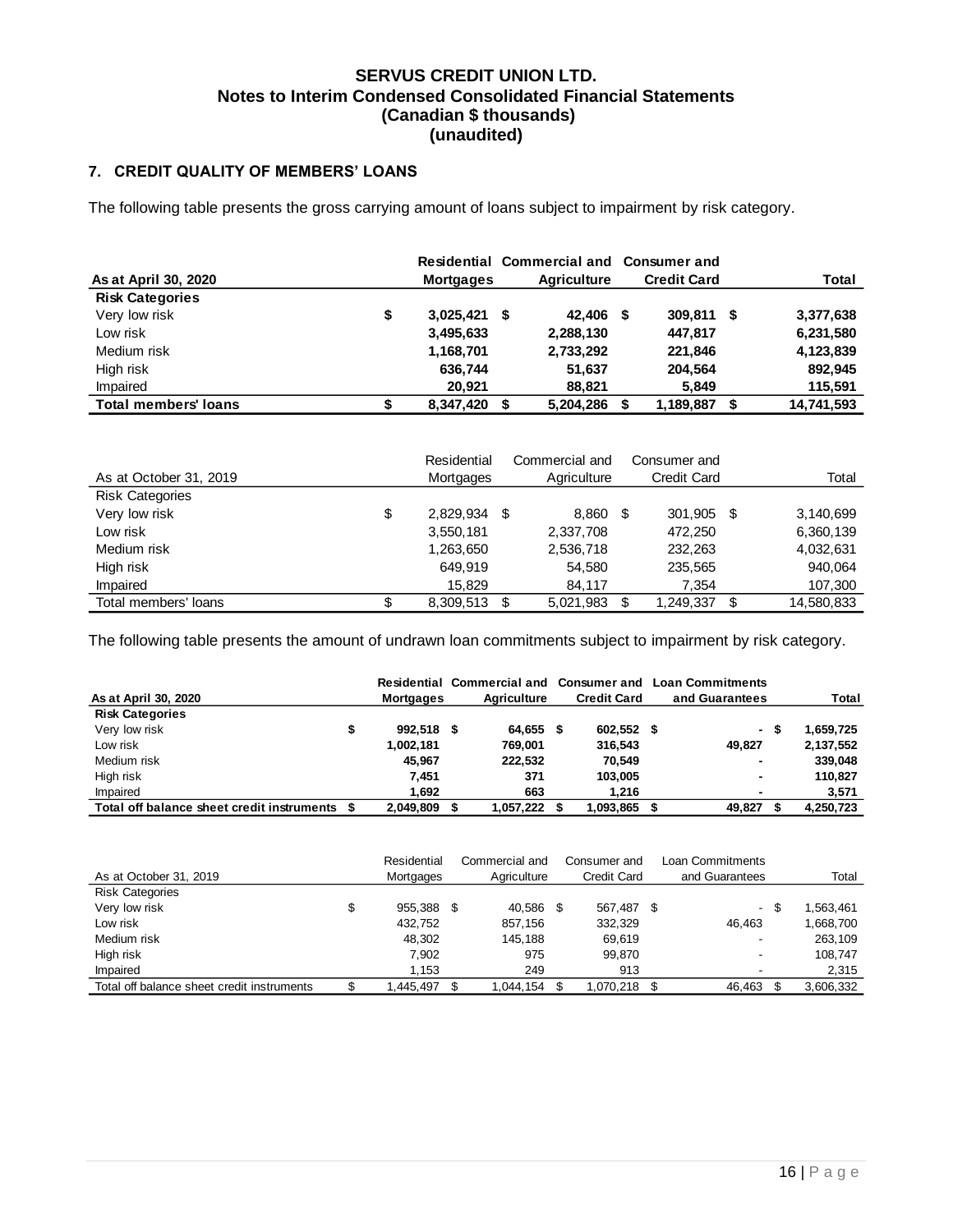#### **7. CREDIT QUALITY OF MEMBERS' LOANS (CONTINUED)**

The following table outlines the ranges used for the categorization of risk assessments.

|                                      |                 | <b>Residential</b>  |      | <b>Consumer &amp;</b> | <b>Commercial &amp;</b> |      |         |
|--------------------------------------|-----------------|---------------------|------|-----------------------|-------------------------|------|---------|
|                                      |                 | Mortgage            |      | <b>Credit Card</b>    | <b>Agriculture</b>      |      |         |
|                                      |                 | <b>Beacon Score</b> |      | <b>Beacon Score</b>   | <b>Risk Rating</b>      |      |         |
| <b>Risk Assessment</b>               |                 | Range               |      | Range                 | Range                   |      |         |
| Very low risk                        |                 | $800 +$             |      | $800 +$               |                         |      |         |
| Low risk                             |                 | 681 - 799           |      | 701 - 799             | $2$ and $3$             |      |         |
| Medium risk                          |                 | $625 - 680$         |      | 650 - 700             |                         | 4, 5 |         |
| High risk/impaired                   |                 | 624 or less         |      | 649 or less           | 6,7,8, and 9            |      |         |
| Loans Past Due, as at April 30, 2020 | Up to 30 Days   | 31 - 59 Days        |      | 60 to 89 Days         | over 90 Days            |      | Total   |
| Stage 1                              |                 |                     |      |                       |                         |      |         |
| Residential mortgages                | \$<br>63,948 \$ |                     | - \$ | - \$                  |                         | - \$ | 63,948  |
| Commercial and agriculture           | 61,792          |                     |      |                       |                         |      | 61,792  |
| Consumer and credit card             | 15,087          |                     |      |                       |                         |      | 15,087  |
| Stage 2                              |                 |                     |      |                       |                         |      |         |
| Residential mortgages                | 19,143          | 23,428              |      | 12,692                | 10,465                  |      | 65,728  |
| Commercial and agriculture           | 4.500           | 16,681              |      | 5,482                 | 15,269                  |      | 41,932  |
| Consumer and credit card             | 7,432           | 8,234               |      | 4,580                 | 441                     |      | 20,687  |
| Stage3                               |                 |                     |      |                       |                         |      |         |
| Residential mortgages                |                 |                     |      |                       | 20,694                  |      | 20,694  |
| Commercial and agriculture           | $\overline{2}$  | 7,473               |      | 12,049                | 47,727                  |      | 67,251  |
| Consumer and credit card             |                 |                     |      |                       | 6,985                   |      | 6,985   |
| Total                                | \$<br>171,904   | \$<br>55,816        | -S   | 34,803 \$             | 101,581                 | \$   | 364,104 |

| Loans Past Due, as at October 31, 2019 | Up to 30 Days   | 31 - 59 Days |      | 60 to 89 Days |      | over 90 Days |      | Total   |
|----------------------------------------|-----------------|--------------|------|---------------|------|--------------|------|---------|
| Stage 1                                |                 |              |      |               |      |              |      |         |
| Residential mortgages                  | \$<br>79.391 \$ |              | - \$ |               | - \$ |              | - \$ | 79,391  |
| Commercial and agriculture             | 45.263          |              |      | ۰             |      |              |      | 45,263  |
| Consumer and credit card               | 19.001          |              |      |               |      |              |      | 19,001  |
| Stage 2                                |                 |              |      |               |      |              |      |         |
| Residential mortgages                  | 38,037          | 39.277       |      | 12,909        |      | 12.428       |      | 102,651 |
| Commercial and agriculture             | 360             | 46.956       |      | 1.357         |      | 10.299       |      | 58,972  |
| Consumer and credit card               | 10.768          | 11,586       |      | 4,313         |      | 440          |      | 27,107  |
| Stage3                                 |                 |              |      |               |      |              |      |         |
| Residential mortgages                  |                 |              |      |               |      | 15.640       |      | 15,640  |
| Commercial and agriculture             | 248             | 1,887        |      | 5,577         |      | 48.470       |      | 56,182  |
| Consumer and credit card               |                 |              |      |               |      | 7,209        |      | 7,209   |
| Total                                  | 193.068         | \$<br>99.706 | \$   | 24,156        | -\$  | 94,486       | \$.  | 411.416 |

The Credit Union has documented policies and procedures in place for the valuation of financial and non-financial collateral. For impaired loans, an assessment of the collateral is taken into consideration when estimating the net realizable amount of the loans.

` The amount and types of collateral required depend on the Credit Union's assessment of members' credit quality and repayment capacity. Non-financial collateral taken by the Credit Union includes vehicles, residential real estate, real estate under development, business assets such as trade receivables, inventory, and property and equipment. The main types of financial collateral taken by the Credit Union include mortgage, cash, negotiable securities and investments. Guarantees are also taken to reduce credit exposure risk.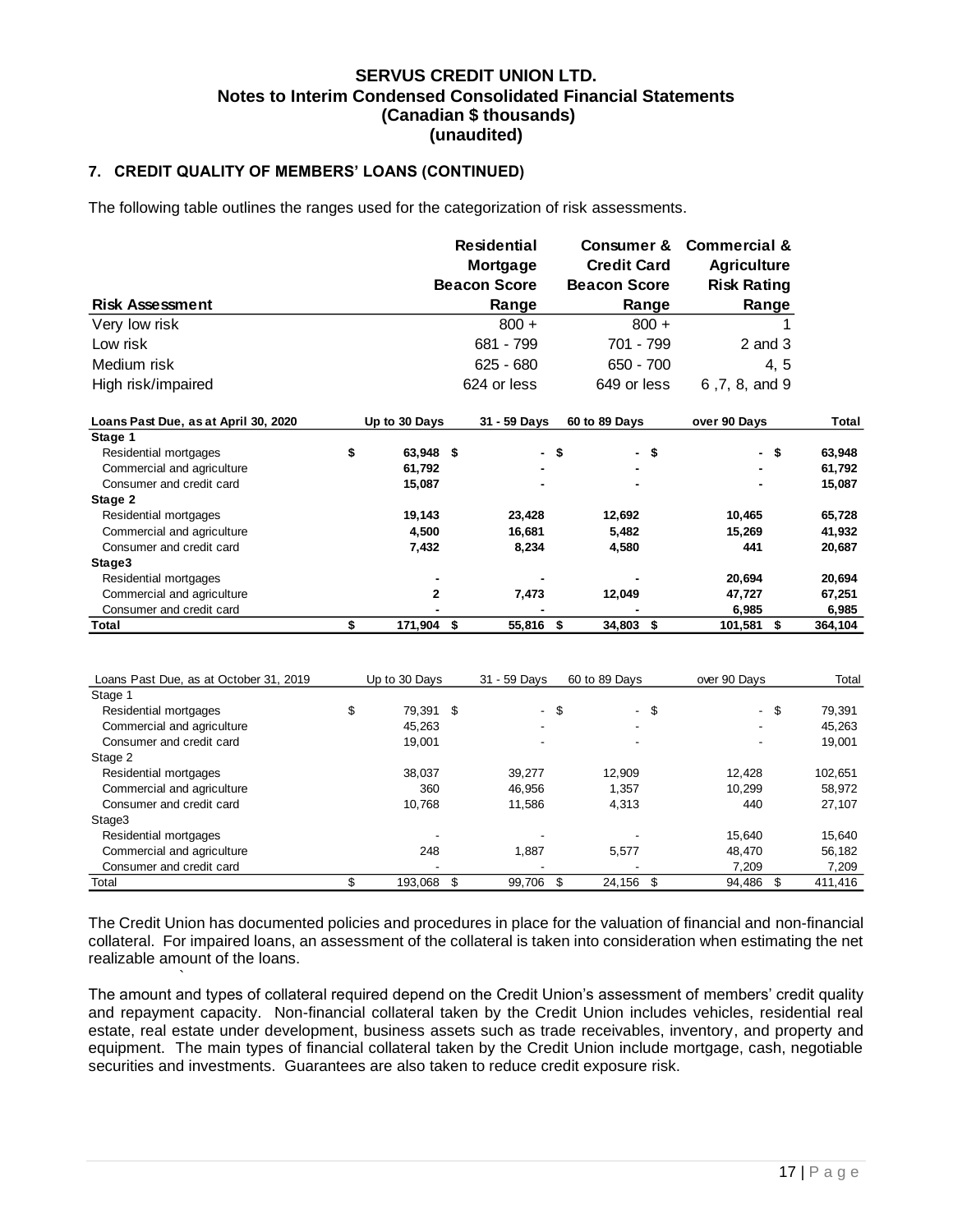# **7. CREDIT QUALITY OF MEMBERS' LOANS (CONTINUED)**

|                             |    | As at      |    | As at      |
|-----------------------------|----|------------|----|------------|
|                             |    | April 30   |    | October 31 |
| <b>Loans by Security</b>    |    | 2020       |    | 2019       |
| Insured loans and mortgages | \$ | 2,847,273  | \$ | 2,858,878  |
| Secured by mortgage         |    | 10,252,101 |    | 10,039,077 |
| Secured by other            |    | 1,127,171  |    | 1,135,922  |
| Unsecured loans             |    | 308,052    |    | 311,585    |
| Unsecured mastercard        |    | 206,996    |    | 235,371    |
| <b>Total</b>                | S  | 14,741,593 | S  | 14,580,833 |

#### <span id="page-18-0"></span>**8. PROPERTY AND EQUIPMENT**

| Furniture,                                                                                                                   |                                       |
|------------------------------------------------------------------------------------------------------------------------------|---------------------------------------|
| Office                                                                                                                       |                                       |
| Equipment                                                                                                                    |                                       |
| Leasehold<br>and<br>Computer                                                                                                 | Leased                                |
| <b>Buildings Improvement</b><br><b>Vehicles</b><br>Land<br>Equipment                                                         | Equipment<br>Total                    |
| Cost                                                                                                                         |                                       |
| \$<br>Balance as at October 31, 2018<br>\$<br>41,511 \$<br>29,508<br>\$<br>26,879<br>157,563 \$<br>19,978<br>- \$            | \$<br>896<br>276,335                  |
| 347<br>1,749<br>275<br>51<br>Amalgamation additions                                                                          | 2,422<br>$\overline{a}$               |
| 3.171<br>Additions<br>2.256<br>609<br>3.806<br>$\overline{a}$                                                                | (43)<br>9,799                         |
| (2)<br>(701)<br>(635)<br><b>Disposals</b><br>(2,783)<br>(1,611)                                                              | (5, 732)<br>$\overline{\phantom{a}}$  |
| Transfer to assets held for sale<br>(381)<br>(3, 424)<br>(43)                                                                | (3,848)                               |
| Transfer to investment property<br>(141)<br>$\overline{a}$                                                                   | (141)                                 |
| 110<br>(141)<br>Other transfers<br>$\blacksquare$                                                                            | (31)<br>$\overline{a}$                |
| \$<br>\$<br>\$<br>157,302<br>\$<br>30,238<br>\$<br>\$<br>Balance as at October 31, 2019<br>26,843<br>41,485<br>22,083        | \$<br>853<br>278,804                  |
| Additions<br>758<br>813<br>1,155<br>1.643                                                                                    | 4,369<br>L,                           |
| <b>Impairment Losses</b><br>(3)<br>$\overline{\phantom{a}}$<br>$\overline{a}$<br>$\overline{a}$                              | (3)                                   |
| (235)<br>(525)<br><b>Disposals</b><br>(428)<br>(491)                                                                         | (1,679)                               |
| Transfer to assets held for sale<br>(489)<br>(1, 278)                                                                        | (1,767)                               |
| Transfer to investment property<br>(9)                                                                                       | (9)                                   |
| Transfer to leased assets<br>$\overline{a}$                                                                                  | (853)<br>(853)                        |
| 156,535<br>\$<br>26,354<br>\$<br>41.773<br>30.965<br>\$<br>23,235<br>\$<br>\$<br>\$<br>Balance as at April 30, 2020          | \$<br>278,862<br>ä,                   |
|                                                                                                                              |                                       |
| <b>Accumulated Depreciation</b>                                                                                              |                                       |
| \$<br>\$<br>67,830<br>\$<br>28,807<br>\$<br>22,156<br>14,587 \$<br>Balance as at October 31, 2018<br>\$<br>$\overline{a}$    | \$<br>19<br>133,399                   |
| 696<br>243<br>8<br>Amalgamation additions                                                                                    | 947                                   |
| 4,901<br>2,251<br>2,399<br>Depreciation<br>1,960                                                                             | 212<br>11,723                         |
| <b>Disposals</b><br>(518)<br>(635)<br>(2,624)<br>(1, 549)                                                                    | (5, 326)                              |
| Transfer to assets held for sale<br>(1,731)<br>(40)                                                                          | (1,771)                               |
| 48<br>Transfer from investment property                                                                                      | 48                                    |
| 90<br>(121)<br>Other transfers                                                                                               | (31)                                  |
| \$<br>\$<br>\$<br>71,226<br>\$<br>22,076<br>\$<br>\$<br>Balance as at October 31, 2019<br>30,132<br>15,324<br>$\overline{a}$ | \$<br>231<br>138,989                  |
|                                                                                                                              |                                       |
| 2,348<br>937<br>1,146<br>1,157<br>Depreciation                                                                               | 5,588<br>$\overline{\phantom{a}}$     |
| <b>Disposals</b><br>(193)<br>(513)<br>(421)<br>(397)                                                                         | (1,524)                               |
| Transfer to assets held for sale<br>(427)                                                                                    | (427)                                 |
| Transfer to leased assets                                                                                                    |                                       |
| \$<br>\$<br>72,954<br>30,556<br>22,801<br>\$<br>16,084<br>\$<br>\$<br>\$<br>Balance as at April 30, 2020<br>ä,               | (231)<br>(231)<br>\$<br>142,395<br>ä, |
|                                                                                                                              |                                       |
| <b>Net Book Value</b>                                                                                                        |                                       |
| 26.843<br>At October 31, 2019<br>86.076<br>11,353<br>8.162<br>6.759                                                          | 622<br>139,815                        |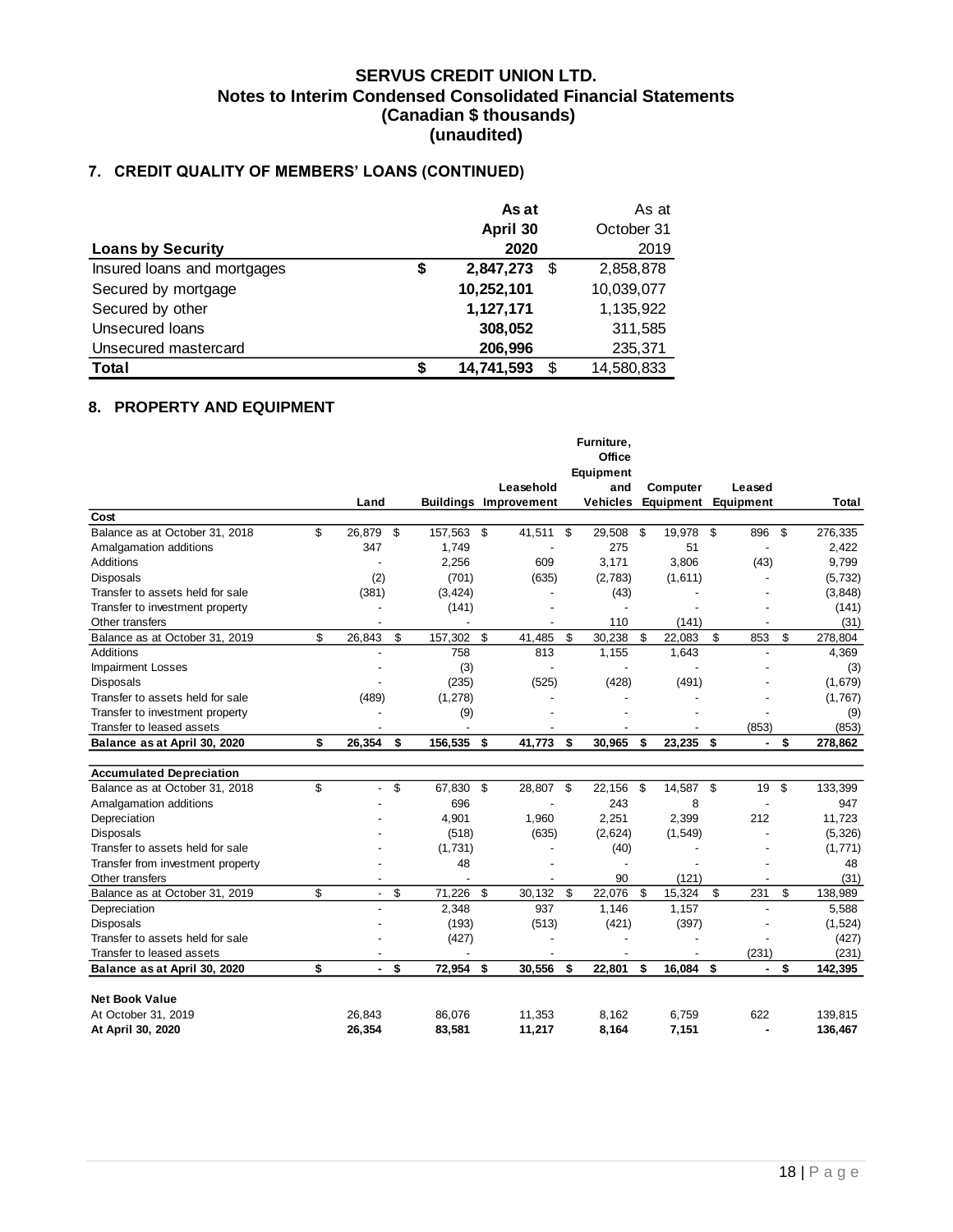### <span id="page-19-0"></span>**9. LEASED ASSETS**

|                                                |                                |                                | Other                          | Computer                       |              |
|------------------------------------------------|--------------------------------|--------------------------------|--------------------------------|--------------------------------|--------------|
|                                                | Land                           | <b>Buildings</b>               | <b>Equipment</b>               | Equipment                      | Total        |
| Cost                                           |                                |                                |                                |                                |              |
| Balance as at October 31, 2019                 | \$<br>$\overline{\phantom{0}}$ | \$                             | \$<br>$\overline{\phantom{a}}$ | \$<br>Ξ.                       | \$           |
| Transition adjustment <sup>(1)</sup><br>Note 3 | 2,871                          | 51,373                         | 492                            |                                | 54,736       |
| Balance as at November 1, 2019                 | \$<br>2,871                    | \$<br>51,373 \$                | 492                            | \$<br>٠                        | 54,736       |
| Additions                                      | 7                              | 5,167                          | 45                             |                                | 5,219        |
| Transfer from property and equipment           |                                |                                |                                | 853                            | 853          |
| Disposals                                      | (1)                            | (2, 297)                       | (15)                           |                                | (2,313)      |
| Balance as at April 30, 2020                   | 2,877                          | \$<br>54,243                   | \$<br>522                      | \$<br>853                      | \$<br>58,495 |
| <b>Accumulated Depreciation</b>                |                                |                                |                                |                                |              |
| Balance as at October 31, 2019                 | \$<br>$\overline{\phantom{0}}$ | \$<br>$\overline{\phantom{a}}$ | \$<br>$\overline{\phantom{a}}$ | \$<br>$\overline{\phantom{a}}$ | \$           |
| Depreciation                                   | 71                             | 2,836                          | 33                             | 107                            | 3,047        |
| Transfer from property and equipment           |                                |                                |                                | 231                            | 231          |
| Disposals                                      |                                | (57)                           | (1)                            |                                | (58)         |
| Balance as at April 30, 2020                   | \$<br>71                       | \$<br>2,779                    | \$<br>32                       | \$<br>338                      | \$<br>3,220  |

*(1) Change in transition adjustment from the period ended January 31, 2020 between building and other equipment is related to the reclassification of signage.*

| <b>Net Book Value</b> |       |        |     |     |        |
|-----------------------|-------|--------|-----|-----|--------|
| At April 30, 2020     | 2.806 | 51.464 | 490 | 515 | 55.275 |

On November 1, 2019, the date of transition for IFRS 16, the Credit Union had non-cash additions to leased assets of \$54,736. For the six months ended April 30, 2020, the Credit Union had non-cash additions to leased assets of \$5,219 and lease liabilities of \$5,304.

The Credit Union does not currently have income from subleasing leased assets.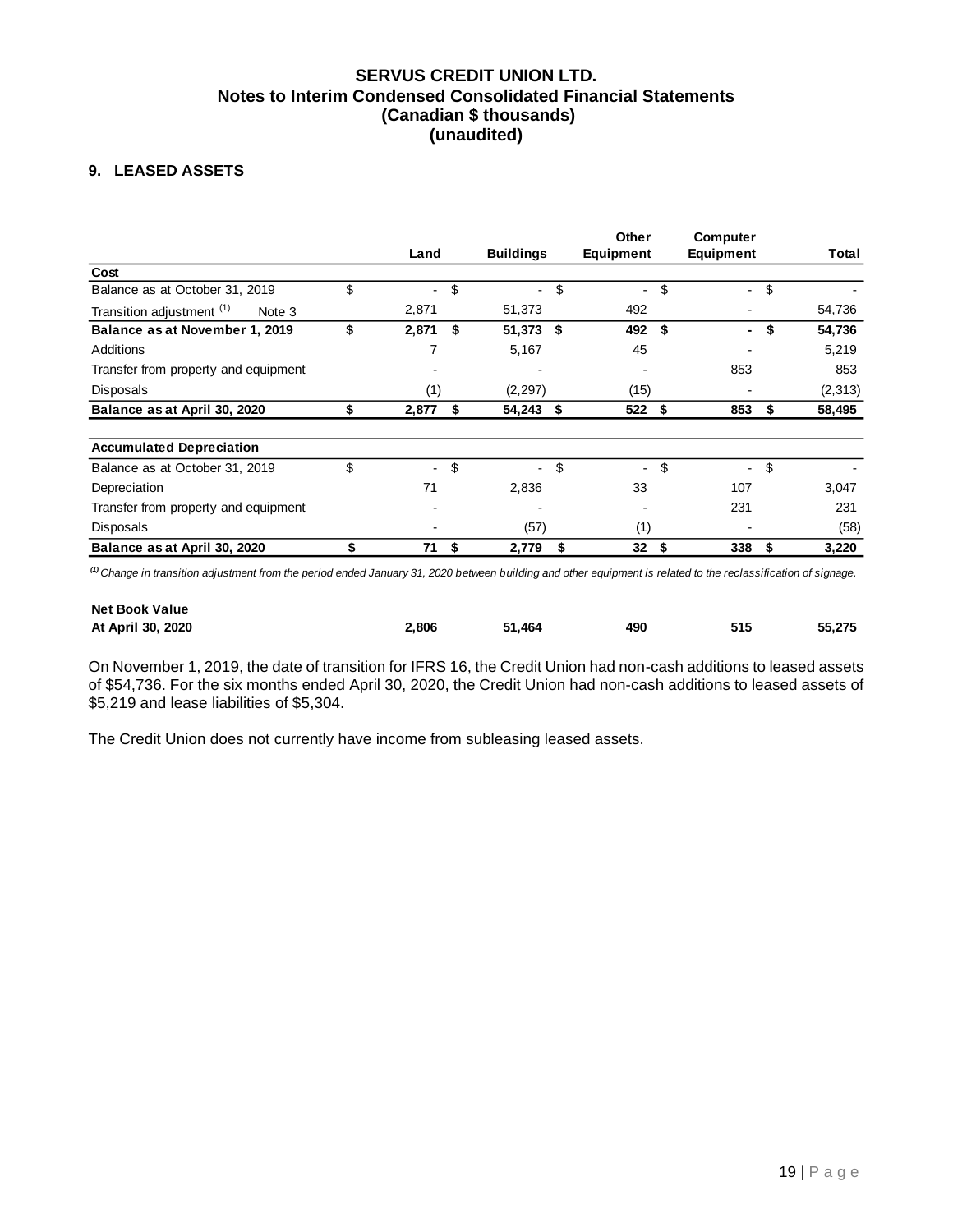# <span id="page-20-0"></span>**10. DERIVATIVE FINANCIAL ASSETS AND LIABILITIES**

|                                                         | <b>Equity-linked</b> |      | <b>Interest Rate</b> |   |          |
|---------------------------------------------------------|----------------------|------|----------------------|---|----------|
| As at April 30, 2020                                    | <b>Options</b>       |      | <b>Swaps</b>         |   | Total    |
| <b>Derivative Financial Assets</b>                      |                      |      |                      |   |          |
| Gross financial assets before offsetting                | \$                   | - \$ | 15.403               | S | 15,403   |
| Gross financial liabilities before offsetting           | ۰                    |      | (5, 314)             |   | (5, 314) |
| Net derivative financial assets presented in the        |                      |      |                      |   |          |
| statement of financial position                         |                      |      | 10.089               |   | 10,089   |
| Amounts not subject to enforceable netting arrangements | 3,416                |      |                      |   | 3,416    |
| Total                                                   | \$<br>$3,416$ \$     |      | 10,089               | S | 13,505   |
| Derivative Financial Liabilities amounts not subject to |                      |      |                      |   |          |
| enforcable netting arangements                          | 3.354                | - 56 | . .                  |   | 3,354    |

|                                                         | Equity-linked    |      | Interest Rate |    |           |
|---------------------------------------------------------|------------------|------|---------------|----|-----------|
| As at October 31, 2019                                  | Options          |      | Swaps         |    | Total     |
| <b>Derivative Financial Assets</b>                      |                  |      |               |    |           |
| Gross financial assets before offsetting                | \$               | - \$ | 17,722        | -S | 17,722    |
| Gross financial liabilities before offsetting           |                  |      | (16,701)      |    | (16, 701) |
| Net derivative financial assets presented in the        |                  |      |               |    |           |
| statement of financial position                         |                  |      | 1,021         |    | 1,021     |
| Amounts not subject to enforceable netting arrangements | 7,218            |      |               |    | 7,218     |
| Total                                                   | \$<br>$7,218$ \$ |      | 1,021         | \$ | 8,239     |
| Derivative Financial Liabilities                        |                  |      |               |    |           |
| Gross financial assets before offsetting                | \$               | - \$ | $(10,091)$ \$ |    | (10,091)  |
| Gross financial liabilities before offsetting           |                  |      | 11,881        |    | 11,881    |
| Net derivative financial liabilities presented in the   |                  |      |               |    |           |
| statement of financial position                         |                  |      | 1,790         |    | 1,790     |
| Amounts not subject to enforceable netting arrangements | 7,103            |      |               |    | 7,103     |
| Total                                                   | \$<br>$7,103$ \$ |      | 1,790         | S  | 8,893     |

The notional amounts of derivative financial instrument contracts maturing at various times are:

|                                                                             | 1 to $3$<br><b>Months</b> |   | 3 to 12<br><b>Months</b> |     | 1 to 5<br>Years  |     | As at<br>April 30<br>2020 |    | As at<br>October 31<br>2019 |
|-----------------------------------------------------------------------------|---------------------------|---|--------------------------|-----|------------------|-----|---------------------------|----|-----------------------------|
| Interest rate swaps<br>receive fixed, pay floating<br>Equity-linked options | 200,000<br>2,500          | S | 1,000,000<br>24.700      | - 5 | $\sim$<br>21,325 | -\$ | 1,200,000<br>48,525       | \$ | 2,000,000<br>76,405         |
| Total                                                                       | 202,500                   |   | 1,024,700                |     | 21,325           | \$  | 1,248,525                 | S  | 2,076,405                   |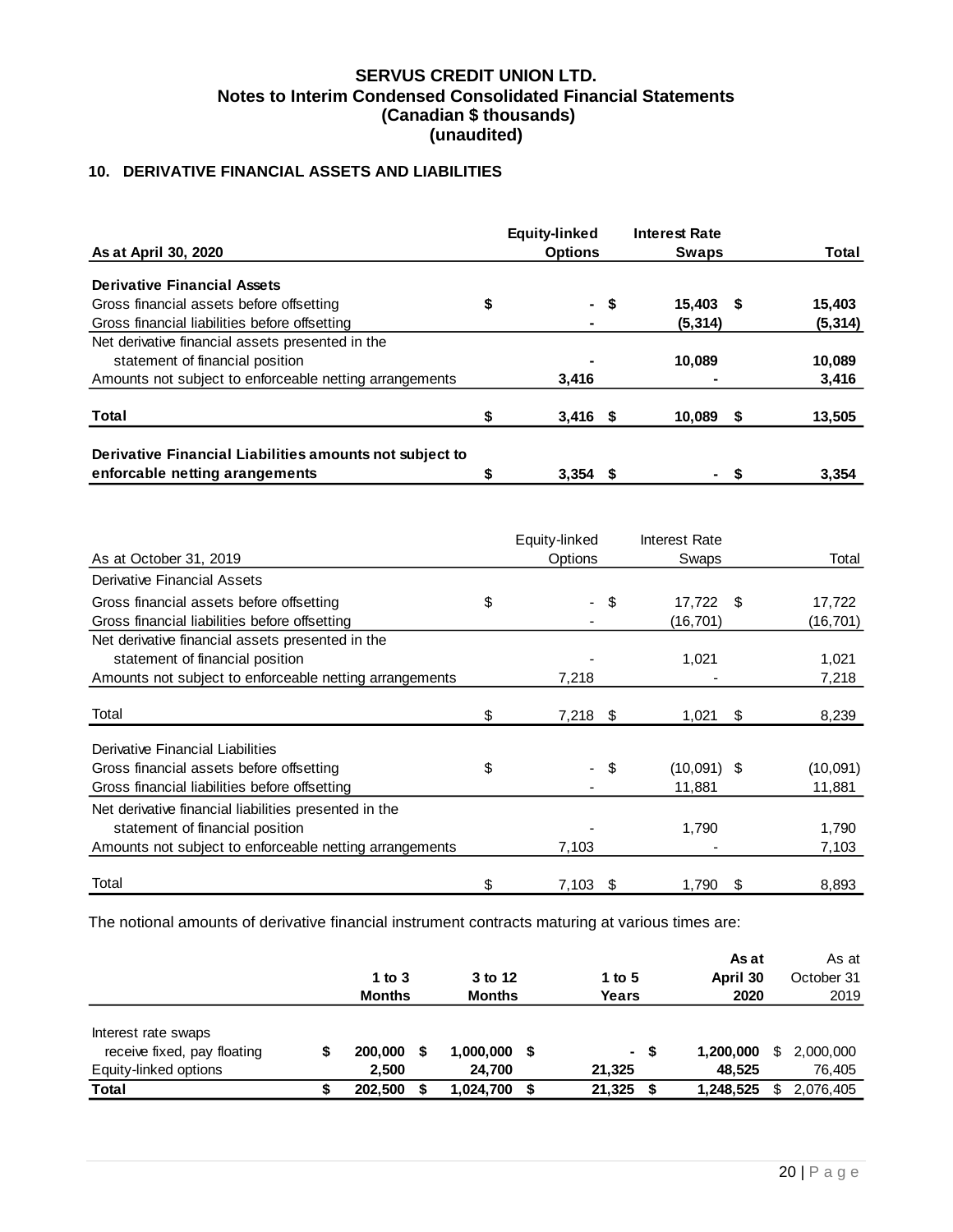#### **10. DERIVATIVE FINANCIAL ASSETS AND LIABILITIES (CONTINUED)**

#### **Equity-linked Options**

Equity-linked options are used to fix costs on term deposit products that pay a return to the deposit holder based on the change in equity market indexes. The embedded derivative in the term deposit product and the option derivative are marked to market through interest income investments and have similar principal values and maturity dates. The fair value of the equity-linked derivative contract is separately presented as part of derivative instrument assets.

#### **Interest Rate Swaps**

Interest rate swaps are agreements where two counterparties exchange a series of interest payments based on different interest rates applied to a notional amount.

Due to the fluctuations in interest rates, the fair value of interest rate swaps for the Credit Union may be presented as an asset or liability on the interim condensed consolidated statement of financial position.

#### <span id="page-21-0"></span>**11. FAIR VALUE OF FINANCIAL INSTRUMENTS**

The amounts set out in the table below represent the carrying amounts and fair values of the Credit Union's financial instruments using the valuations and assumptions described below. The amounts do not include the fair values of items that are not considered financial assets, such as property and equipment and investment in associate.

|                                                  |             |    |                       |   |                   | <b>Fair Value</b> |
|--------------------------------------------------|-------------|----|-----------------------|---|-------------------|-------------------|
| As at April 30, 2020                             | <b>Note</b> |    | <b>Carrying Value</b> |   | <b>Fair Value</b> | <b>Difference</b> |
| <b>Financial Instrument Assets</b>               |             |    |                       |   |                   |                   |
| Cash and cash equivalents                        | a           | \$ | 93,819 \$             |   | 93,819 \$         |                   |
| Interest bearing deposits with financial         |             |    |                       |   |                   |                   |
| institutions                                     | c,f         |    | 1,542,966             |   | 1,545,143         | 2,177             |
| Assets at amortized cost                         | е           |    | 6                     |   | 6                 |                   |
| Assets at fair value through profit or loss      | d           |    | 13,776                |   | 13,776            |                   |
| Members' loans                                   | b, c, f     |    | 14,688,054            |   | 14,747,252        | 59,198            |
| Other                                            | a           |    | 27,825                |   | 27,825            |                   |
| <b>Total financial instrument assets</b>         |             |    | 16,366,446            |   | 16,427,821        | 61,375            |
|                                                  |             |    |                       |   |                   |                   |
| <b>Financial Instrument Liabilities</b>          |             |    |                       |   |                   |                   |
| Members' deposits                                | b,c         |    | 13,471,778            |   | 13,499,446        | (27, 668)         |
| Liabilities at fair value through profit or loss | d           |    | 3,354                 |   | 3,354             |                   |
| <b>Borrowings</b>                                | a           |    | 200,000               |   | 200,000           |                   |
| Securitization liabilities                       | C           |    | 1,296,624             |   | 1,330,822         | (34, 198)         |
| Payables and other financial liabilities         | a           |    | 160,673               |   | 160,673           |                   |
| <b>Total financial instrument liabilities</b>    |             | \$ | 15,132,429            | S | 15,194,295        | \$<br>(61, 866)   |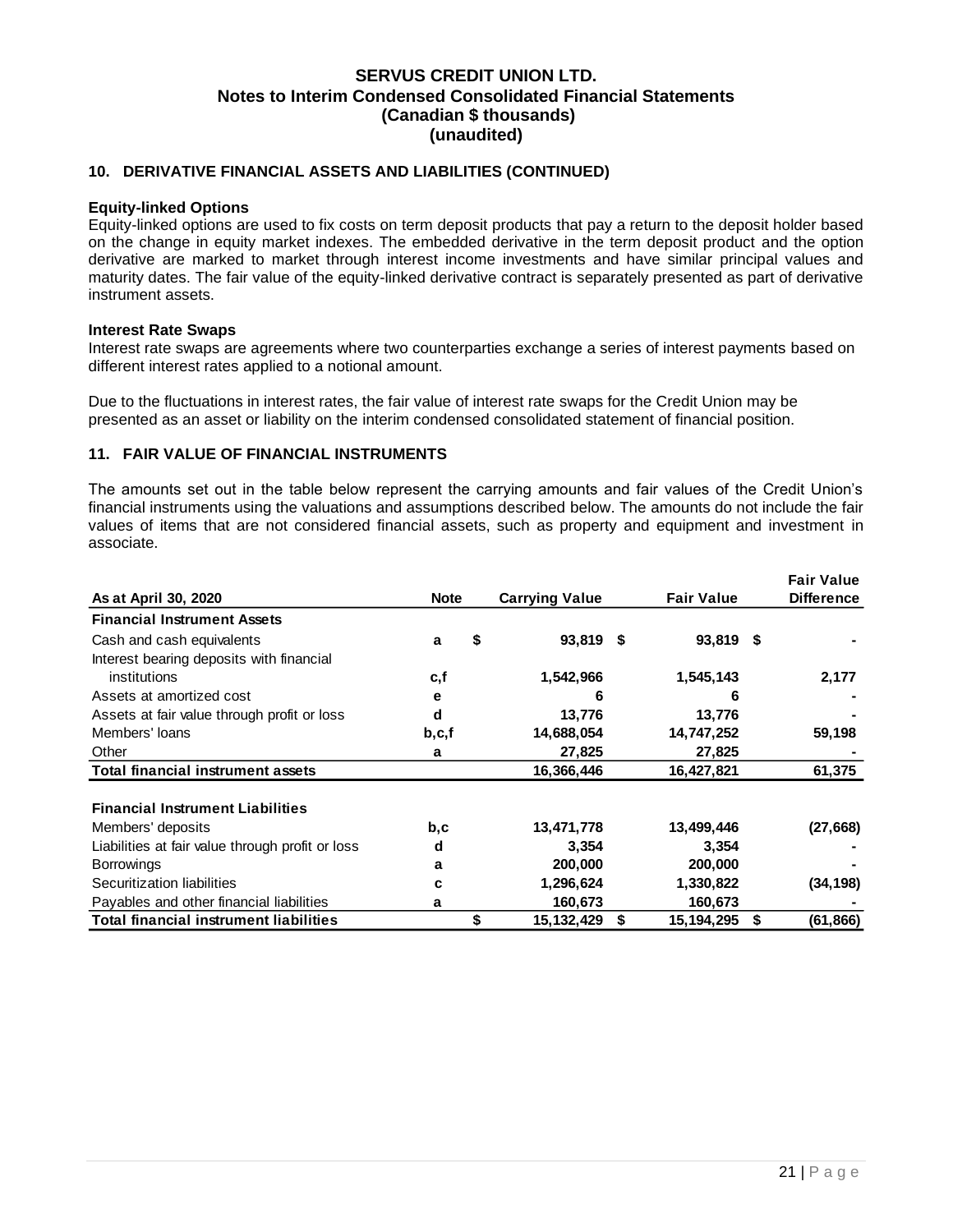## **11. FAIR VALUE OF FINANCIAL INSTRUMENTS (CONTINUED)**

|                                                  |         |    |                |            |            |      | Fair Value        |
|--------------------------------------------------|---------|----|----------------|------------|------------|------|-------------------|
| As at October 31, 2019                           | Note    |    | Carrying Value | Fair Value |            |      | <b>Difference</b> |
| <b>Financial Instrument Assets</b>               |         |    |                |            |            |      |                   |
| Cash and cash equivalents                        | a       | \$ | 107,760        | - \$       | 107,760    | - \$ |                   |
| Interest bearing deposits with financial         |         |    |                |            |            |      |                   |
| institutions                                     | c,f     |    | 1,198,634      |            | 1,198,748  |      | 114               |
| Assets at amortized cost                         | e       |    | 5              |            | 5          |      |                   |
| Assets at fair value through profit or loss      | d       |    | 8,508          |            | 8,508      |      |                   |
| Members' loans                                   | b, c, f |    | 14,541,959     |            | 14,570,135 |      | 28,176            |
| Other                                            | a       |    | 11,076         |            | 11,076     |      |                   |
| Total financial instrument assets                |         |    | 15,867,942     |            | 15,896,232 |      | 28,290            |
| <b>Financial Instrument Liabilities</b>          |         |    |                |            |            |      |                   |
| Members' deposits                                | b,c     |    | 13,131,397     |            | 13,144,699 |      | (13, 302)         |
| Liabilities at fair value through profit or loss | d       |    | 8,893          |            | 8,893      |      |                   |
| <b>Borrowings</b>                                | a       |    | 200,000        |            | 200,000    |      |                   |
| Securitization liabilities                       | C       |    | 1,144,015      |            | 1,154,624  |      | (10, 609)         |
| Payables and other financial liabilities         | a       |    | 194,527        |            | 194,527    |      |                   |
| Total financial instrument liabilities           |         | \$ | 14,678,832     | S          | 14,702,743 | \$   | (23, 911)         |

(a) The fair values of cash, other financial assets, borrowings and other liabilities are assumed to approximate book values, due to their short-term nature.

(b) The estimated fair values of floating rate member loans and member deposits are assumed to equal their book values since the interest rates automatically reprice to market.

(c) The estimated fair values of interest-bearing deposits with financial institutions, fixed-rate member loans, fixed-rate member deposits and securitization liabilities are determined by discounting the expected future cash flows of these loans and deposits based on yield curves of financial assets and liabilities with similar terms and credit risks.

(d) The fair values of derivative financial instruments are calculated based on valuation techniques using inputs reflecting market conditions at a specific point in time and may not be reflective of future fair values.

(e) The fair values of assets at amortized cost are assumed to equal their book values since a fair value adjustment cannot be supported because there is no available market to purchase the assets.

(f) Allowances use forward-looking information in the calculation of expected credit losses.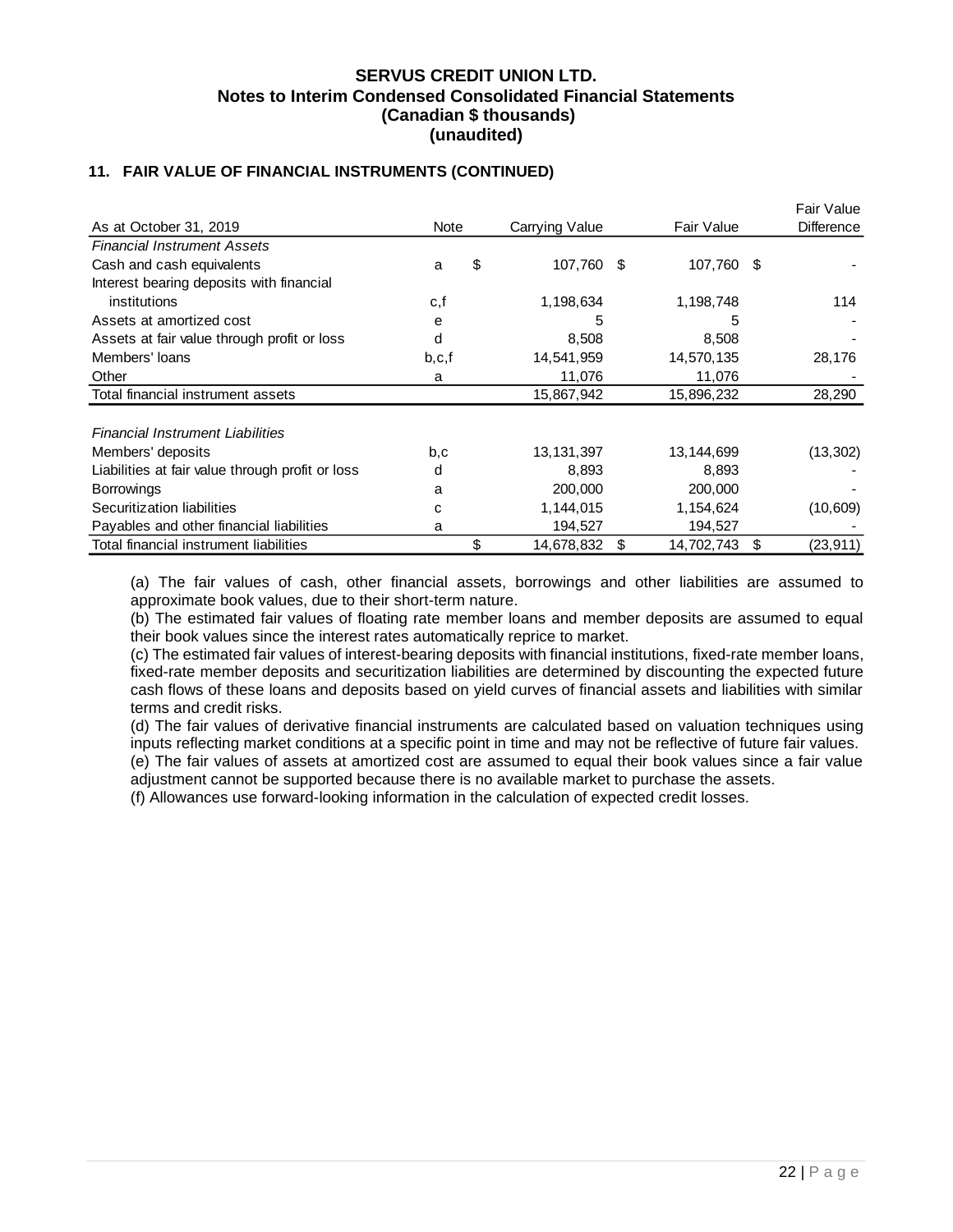# **11. FAIR VALUE OF FINANCIAL INSTRUMENTS (CONTINUED)**

The following table provides an analysis of the financial instruments that are measured subsequent to initial recognition at fair value, grouped into Levels 1 to 3 based on the degree to which fair value is observable:

| As at April 30, 2020                          | Level 1 |                           | Level 2      |                | Level 3 |                | <b>Total</b> |
|-----------------------------------------------|---------|---------------------------|--------------|----------------|---------|----------------|--------------|
| Derivative assets                             | \$      | S                         | 13,505       | \$             |         | \$             | 13,505       |
| Investment shares in entities                 |         |                           |              |                | 43      |                | 43           |
| <b>Shares in Concentra Trust</b>              |         |                           |              |                | 227     |                | 227          |
| Financial assets held at fair value           | \$      | $\boldsymbol{\mathsf{s}}$ | 13,505 \$    |                | 270     | \$             | 13,775       |
|                                               |         |                           |              |                |         |                |              |
| Member shares - Series E                      |         |                           | (435)        |                |         |                | (435)        |
| Derivative liabilities                        |         |                           | (3, 354)     |                |         |                | (3, 354)     |
| Financial liabilities held at fair value      | \$      | \$                        | $(3,789)$ \$ |                |         | \$             | (3,789)      |
|                                               |         |                           |              |                |         |                |              |
| Fair value measurements using Level 3 inputs  |         |                           |              |                |         |                |              |
| Balance at October 31, 2019                   |         |                           |              |                | \$      | 269            |              |
| Purchases                                     |         |                           |              |                |         |                |              |
| Balance at April 30, 2020                     |         |                           |              |                | \$      | 270            |              |
| As at October 31, 2019                        | Level 1 |                           | Level 2      |                | Level 3 |                | Total        |
| Derivative assets                             | \$      | \$                        | 8,239        | $\mathfrak{F}$ |         | \$             | 8,239        |
| Investment shares in entities                 |         |                           |              |                | 42      |                | 42           |
| Shares in Concentra Trust                     |         |                           |              |                | 227     |                | 227          |
| Financial assets held at fair value           | \$      | $\mathfrak{S}$            | 8,239        | $\mathfrak{F}$ | 269     | $\mathfrak{S}$ | 8,508        |
|                                               |         |                           |              |                |         |                |              |
| Member shares - Series E                      |         |                           | (418)        |                |         |                | (418)        |
| Derivative liabilities                        |         |                           | (8, 893)     |                |         |                | (8,893)      |
| Financial liabilities held at fair value      | \$      | \$                        | $(9,311)$ \$ |                |         | \$             | (9, 311)     |
|                                               |         |                           |              |                |         |                |              |
| Fair value measurements using Level 3 inputs  |         |                           |              |                |         |                |              |
| Balance at October 31, 2018                   |         |                           |              |                | \$      |                |              |
| Remeasurement due to accounting policy change |         |                           |              |                |         | 301            |              |
| Balance as at November 1, 2018                |         |                           |              |                |         | 301            |              |
| Fair value through profit and (loss)          |         |                           |              |                |         |                | (39)         |
| Purchases                                     |         |                           |              |                |         |                | 11           |
| Sales                                         |         |                           |              |                |         |                | (4)          |
| Balance at October 31, 2019                   |         |                           |              |                | \$      | 269            |              |